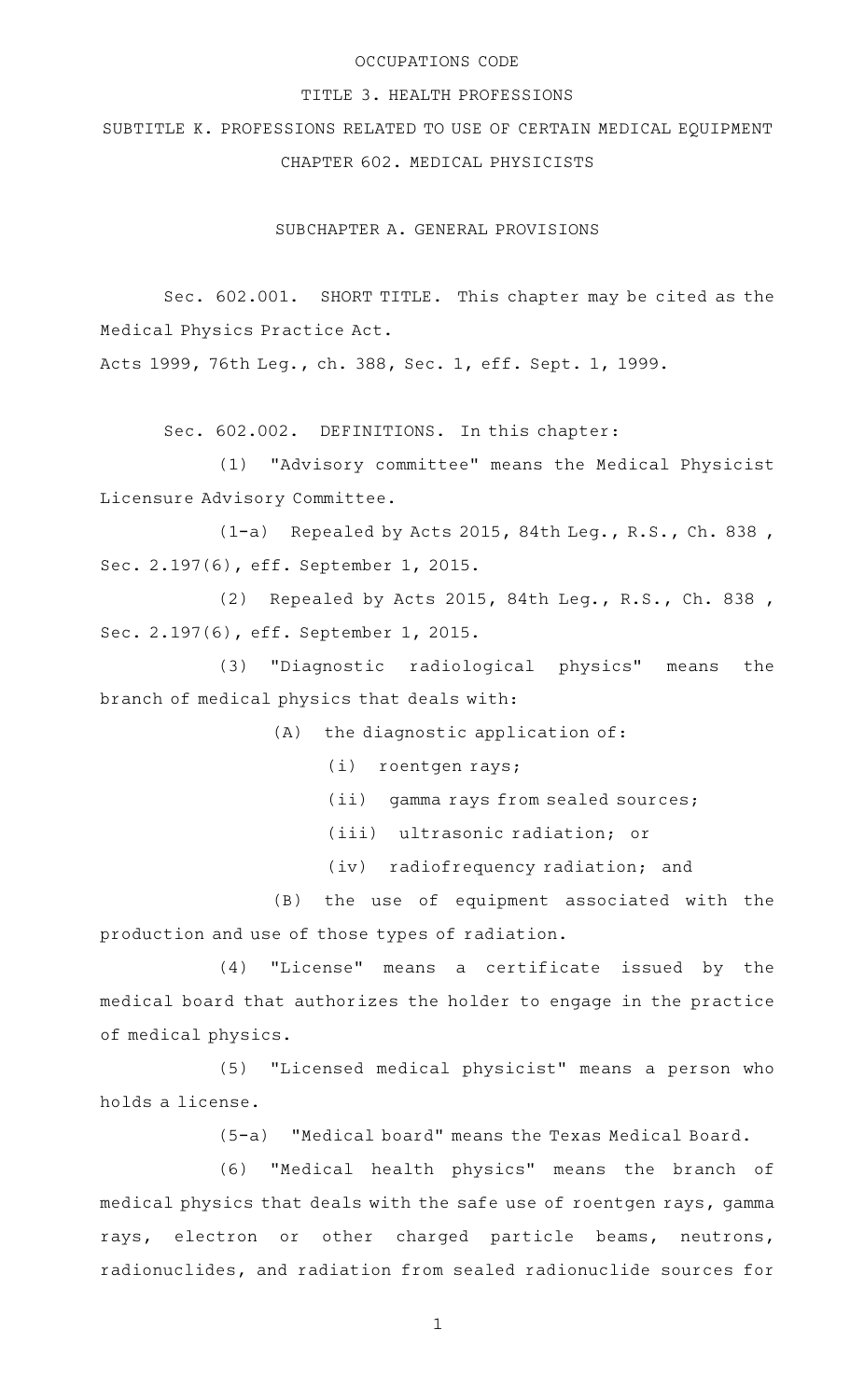both diagnostic and therapeutic purposes in humans and the use of equipment required to perform appropriate radiation tests and measurements.

(7) "Medical nuclear physics" means the branch of medical physics that deals with:

(A) the therapeutic and diagnostic application of radionuclides, except those used in sealed sources for therapeutic purposes; and

(B) the use of equipment associated with the production and use of radionuclides.

(8) "Medical physics" means the branch of physics that is associated with the practice of medicine, including the field of radiological physics.

(9) "Practice of medical radiological physics" means the use of principles and accepted protocols of physics to assure the correct quality, quantity, and placement of radiation during the performance of a radiological procedure prescribed by a practitioner that will protect the patient and others from harmful excessive radiation. The term includes:

(A) radiation beam calibration and characterization;

 $(B)$  quality assurance;

(C) instrument specification;

(D) acceptance testing;

 $(E)$  shielding design;

(F) protection analysis on radiation-emitting equipment and radiopharmaceuticals; and

(G) consultation with a physician to assure accurate radiation dosage to a specific patient.

(10) "Practitioner" means a person who:

 $(A)$  is licensed in this state as a doctor of:

 $(i)$  medicine;

(ii) osteopathy;

(iii) podiatry;

(iv) dentistry; or

 $(v)$  chiropractic; and

(B) prescribes radiologic procedures for other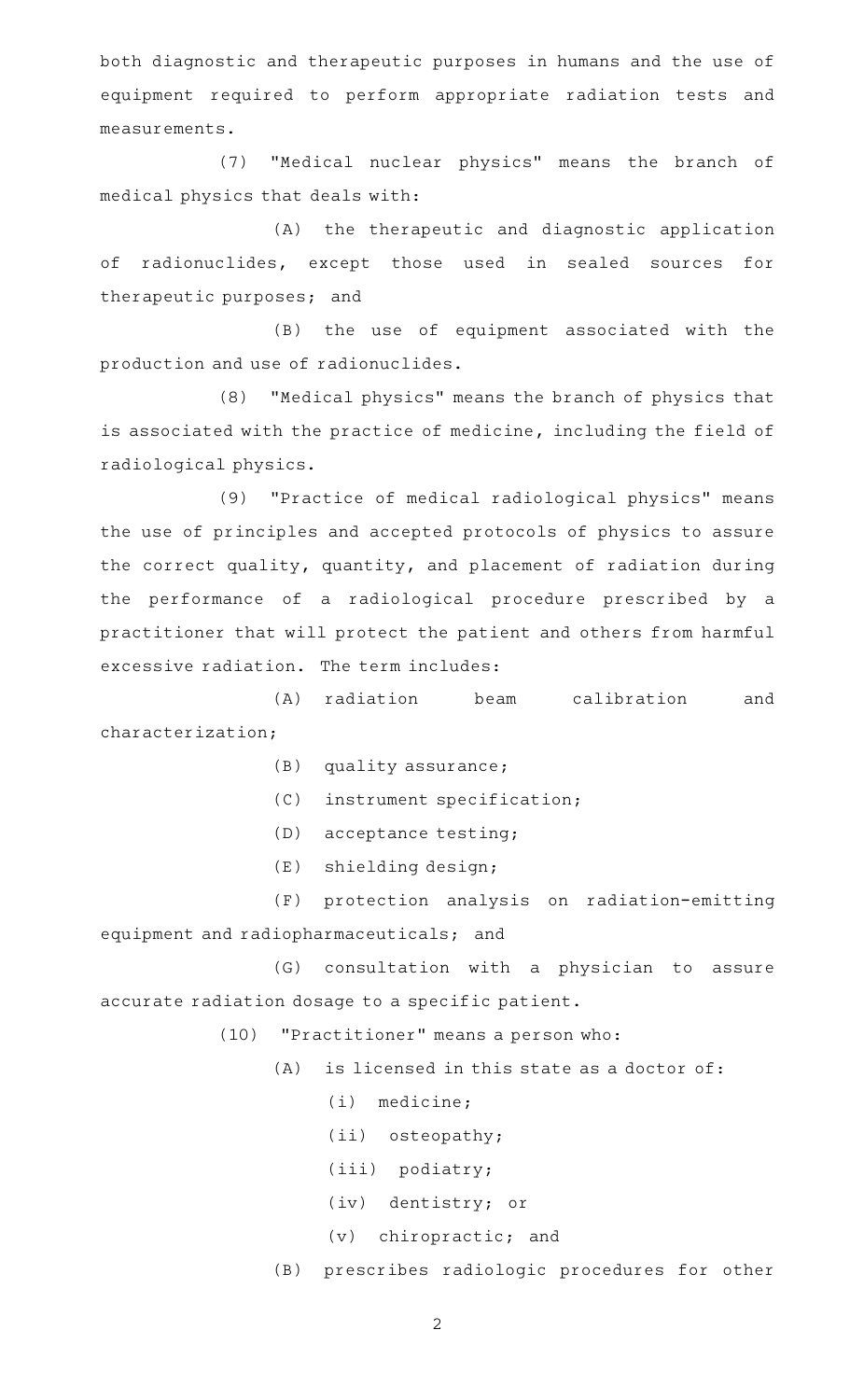persons.

(11) "Radiation" means ionizing or nonionizing radiation above background levels used to perform a diagnostic or therapeutic medical or dental radiological procedure.

(12) "Radiological physics" means the branch of medical physics that includes:

- (A) diagnostic radiological physics;
- (B) medical health physics;
- (C) medical nuclear physics; and
- (D) therapeutic radiological physics.

(13) "Radiological procedure" means a test, measurement, calculation, or radiation exposure that:

(A) is used to diagnose or treat a disease or another human medical or dental condition; and

 $(B)$  includes the use of:

- $(i)$  diagnostic radiation;
- (ii) nuclear magnetic resonance;
- (iii) nuclear medicine procedures; or
- (iv) therapeutic radiation.
- (14) "Therapeutic radiological physics" means the branch of medical physics that deals with:

 $(A)$  the therapeutic application of:

- (i) roentgen rays;
- (ii) gamma rays;
- (iii) electron and other charged particle

beams;

(iv) neutrons; or

 $(v)$  radiation from a radionuclide source;

and

(B) the use of equipment associated with the production and use of those types of radiation.

Acts 1999, 76th Leg., ch. 388, Sec. 1, eff. Sept. 1, 1999.

Amended by:

Acts 2015, 84th Leg., R.S., Ch. 1 (S.B. [219](http://www.legis.state.tx.us/tlodocs/84R/billtext/html/SB00219F.HTM)), Sec. 5.150, eff. April 2, 2015.

Acts 2015, 84th Leg., R.S., Ch. 838 (S.B. [202](http://www.legis.state.tx.us/tlodocs/84R/billtext/html/SB00202F.HTM)), Sec. 2.048, eff. September 1, 2015.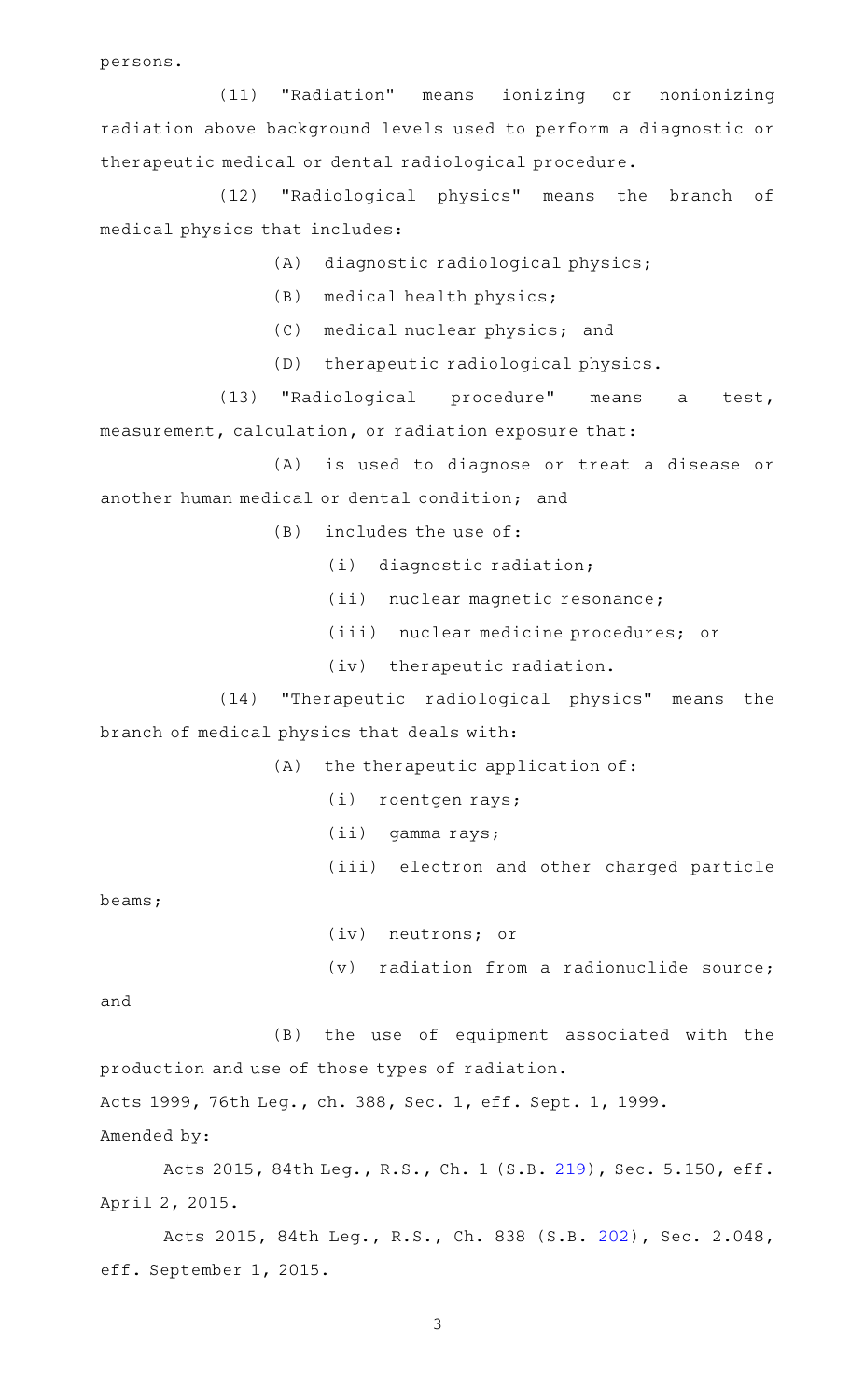Acts 2015, 84th Leg., R.S., Ch. 838 (S.B. [202\)](http://www.legis.state.tx.us/tlodocs/84R/billtext/html/SB00202F.HTM), Sec. 2.197(6), eff. September 1, 2015.

### SUBCHAPTER B. MEDICAL PHYSICIST LICENSURE ADVISORY COMMITTEE

Sec. 602.051. ADVISORY COMMITTEE. (a) The advisory committee is an informal advisory committee to the medical board and is not subject to Chapter [2110,](http://www.statutes.legis.state.tx.us/GetStatute.aspx?Code=GV&Value=2110) Government Code.

(b) The advisory committee has no independent rulemaking authority.

Acts 1999, 76th Leg., ch. 388, Sec. 1, eff. Sept. 1, 1999. Amended by:

Acts 2015, 84th Leg., R.S., Ch. 838 (S.B. [202](http://www.legis.state.tx.us/tlodocs/84R/billtext/html/SB00202F.HTM)), Sec. 2.050, eff. September 1, 2015.

Sec. 602.052. APPOINTMENT OF ADVISORY COMMITTEE. (a) The advisory committee consists of seven members appointed by the president of the medical board as follows:

(1) four medical physicists licensed in this state who each have at least five years of experience as a medical physicist;

(2) two physicians licensed in this state who each have at least five years of clinical experience related to medical physics; and

(3) one member who represents the public.

(b) Repealed by Acts 2015, 84th Leg., R.S., Ch. 838, Sec. 2.197(7), eff. September 1, 2015.

(c) Repealed by Acts 2015, 84th Leg., R.S., Ch. 838, Sec. 2.197(7), eff. September 1, 2015.

(d) Appointments to the advisory committee shall be made without regard to the race, color, disability, creed, sex, religion, age, or national origin of the appointee.

Acts 1999, 76th Leg., ch. 388, Sec. 1, eff. Sept. 1, 1999. Amended by Acts 2001, 77th Leg., ch. 1420, Sec. 14.326(a), eff. Sept. 1, 2001.

### Amended by:

Acts 2015, 84th Leg., R.S., Ch. 838 (S.B. [202](http://www.legis.state.tx.us/tlodocs/84R/billtext/html/SB00202F.HTM)), Sec. 2.051, eff. September 1, 2015.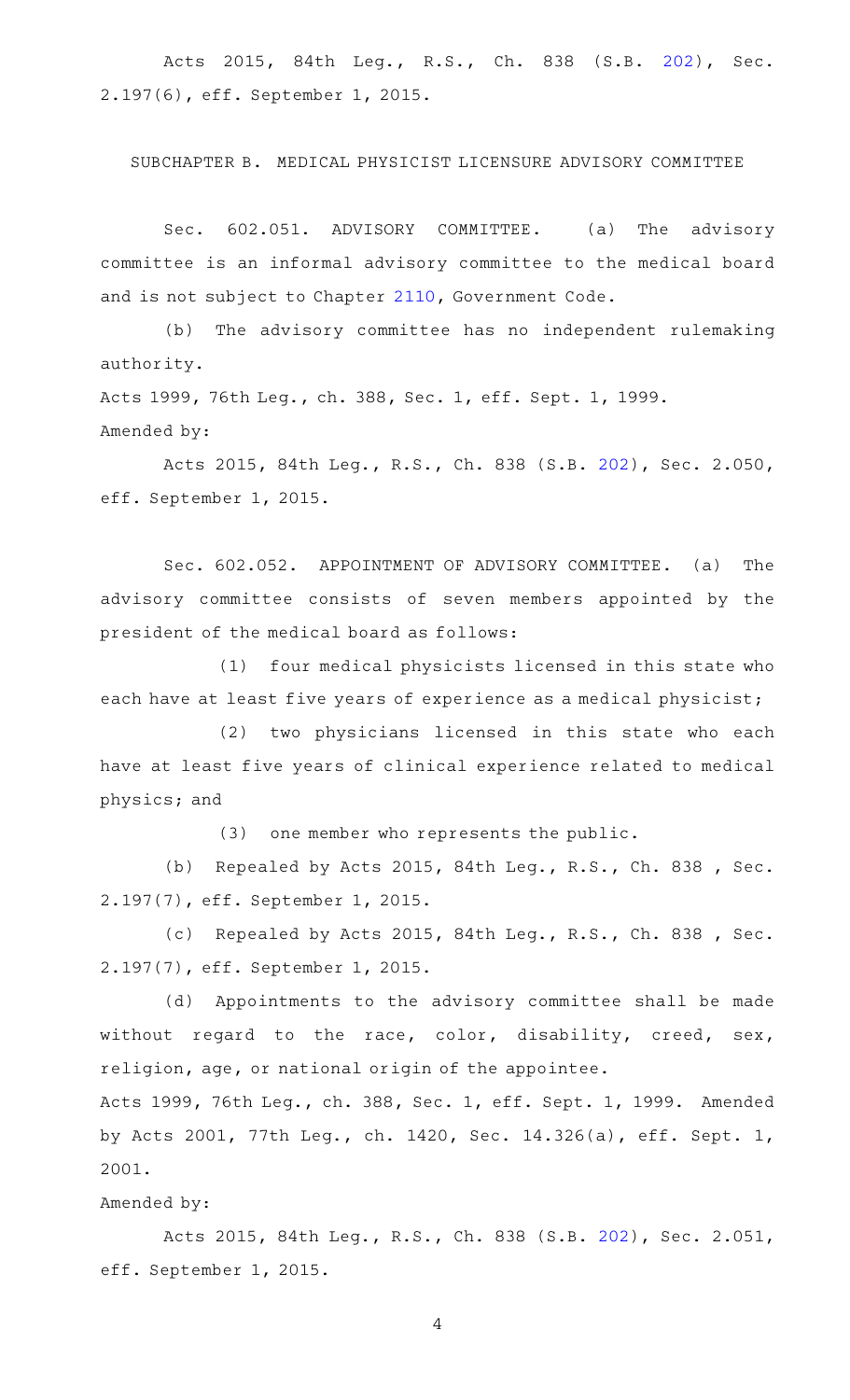Acts 2015, 84th Leg., R.S., Ch. 838 (S.B. [202](http://www.legis.state.tx.us/tlodocs/84R/billtext/html/SB00202F.HTM)), Sec. 2.052, eff. September 1, 2015.

Acts 2015, 84th Leg., R.S., Ch. 838 (S.B. [202\)](http://www.legis.state.tx.us/tlodocs/84R/billtext/html/SB00202F.HTM), Sec. 2.197(7), eff. September 1, 2015.

Sec. 602.053. PUBLIC MEMBER ELIGIBILITY. (a) Repealed by Acts 2015, 84th Leg., R.S., Ch. 838 , Sec. 2.197(8), eff. September 1, 2015.

(b) Repealed by Acts 2015, 84th Leg., R.S., Ch. 838, Sec. 2.197(8), eff. September 1, 2015.

(c) Repealed by Acts 2015, 84th Leg., R.S., Ch. 838 , Sec. 2.197(8), eff. September 1, 2015.

(d) An advisory committee member representing the public must be a resident of this state for a period of not less than four years preceding appointment. A person may not be a member of the advisory committee representing the public if the person or the person 's spouse:

 $(1)$  is registered, certified, or licensed by a regulatory agency in a health care profession;

 $(2)$  is employed by or participates in the management of a business entity or other organization regulated by or receiving money from the medical board;

(3) owns or controls, directly or indirectly, more than a 10 percent interest in a business entity or other organization regulated by or receiving money from the medical board; or

 $(4)$  uses or receives a substantial amount of tangible goods, services, or money from the medical board other than compensation or reimbursement authorized by law for medical board membership, attendance, or expenses.

Acts 1999, 76th Leg., ch. 388, Sec. 1, eff. Sept. 1, 1999. Amended by Acts 2001, 77th Leg., ch. 1420, Sec. 14.327(a), eff. Sept. 1, 2001.

# Amended by:

Acts 2015, 84th Leg., R.S., Ch. 838 (S.B. [202](http://www.legis.state.tx.us/tlodocs/84R/billtext/html/SB00202F.HTM)), Sec. 2.053, eff. September 1, 2015.

Acts 2015, 84th Leg., R.S., Ch. 838 (S.B. [202](http://www.legis.state.tx.us/tlodocs/84R/billtext/html/SB00202F.HTM)), Sec. 2.054,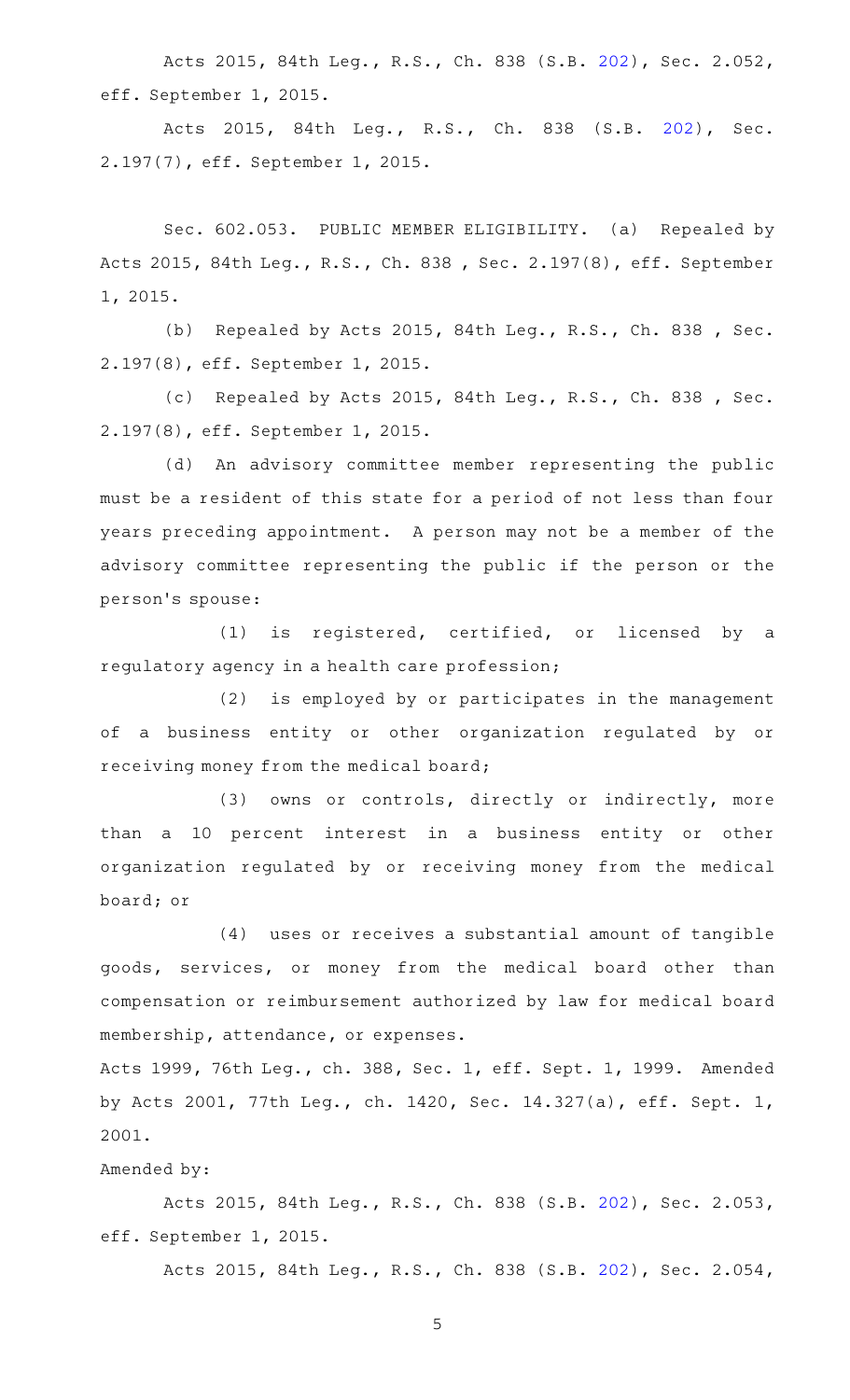eff. September 1, 2015.

Acts 2015, 84th Leg., R.S., Ch. 838 (S.B. [202\)](http://www.legis.state.tx.us/tlodocs/84R/billtext/html/SB00202F.HTM), Sec. 2.197(8), eff. September 1, 2015.

Sec. 602.054. MEMBERSHIP RESTRICTIONS. (a) In this section, "Texas trade association" means a cooperative and voluntarily joined association of business or professional competitors in this state designed to assist its members and its industry or profession in dealing with mutual business or professional problems and in promoting their common interest.

(b) A person may not be a member of the advisory committee if:

(1) the person is an officer, employee, or paid consultant of a Texas trade association in the field of medicine; or

 $(2)$  the person's spouse is an officer, manager, or paid consultant of a Texas trade association in the field of medicine.

(c) A person may not serve as a member of the advisory committee if the person is required to register as a lobbyist under Chapter [305,](http://www.statutes.legis.state.tx.us/GetStatute.aspx?Code=GV&Value=305) Government Code, because of the person 's activities for compensation on behalf of a profession related to the operation of the advisory committee or medical board.

Acts 1999, 76th Leg., ch. 388, Sec. 1, eff. Sept. 1, 1999. Amended by Acts 2001, 77th Leg., ch. 1420, Sec. 14.328(a), eff. Sept. 1, 2001.

## Amended by:

Acts 2015, 84th Leg., R.S., Ch. 838 (S.B. [202](http://www.legis.state.tx.us/tlodocs/84R/billtext/html/SB00202F.HTM)), Sec. 2.055, eff. September 1, 2015.

Sec. 602.055. TERMS; VACANCY. (a) Members of the advisory committee serve two-year terms. The terms of the members expire on February 1 of each odd-numbered year.

(b)AAA person is not eligible to serve more than two consecutive full terms.

(c) If a vacancy occurs during a member's term, the president of the medical board shall appoint a person to serve for the unexpired term.

Acts 1999, 76th Leg., ch. 388, Sec. 1, eff. Sept. 1, 1999.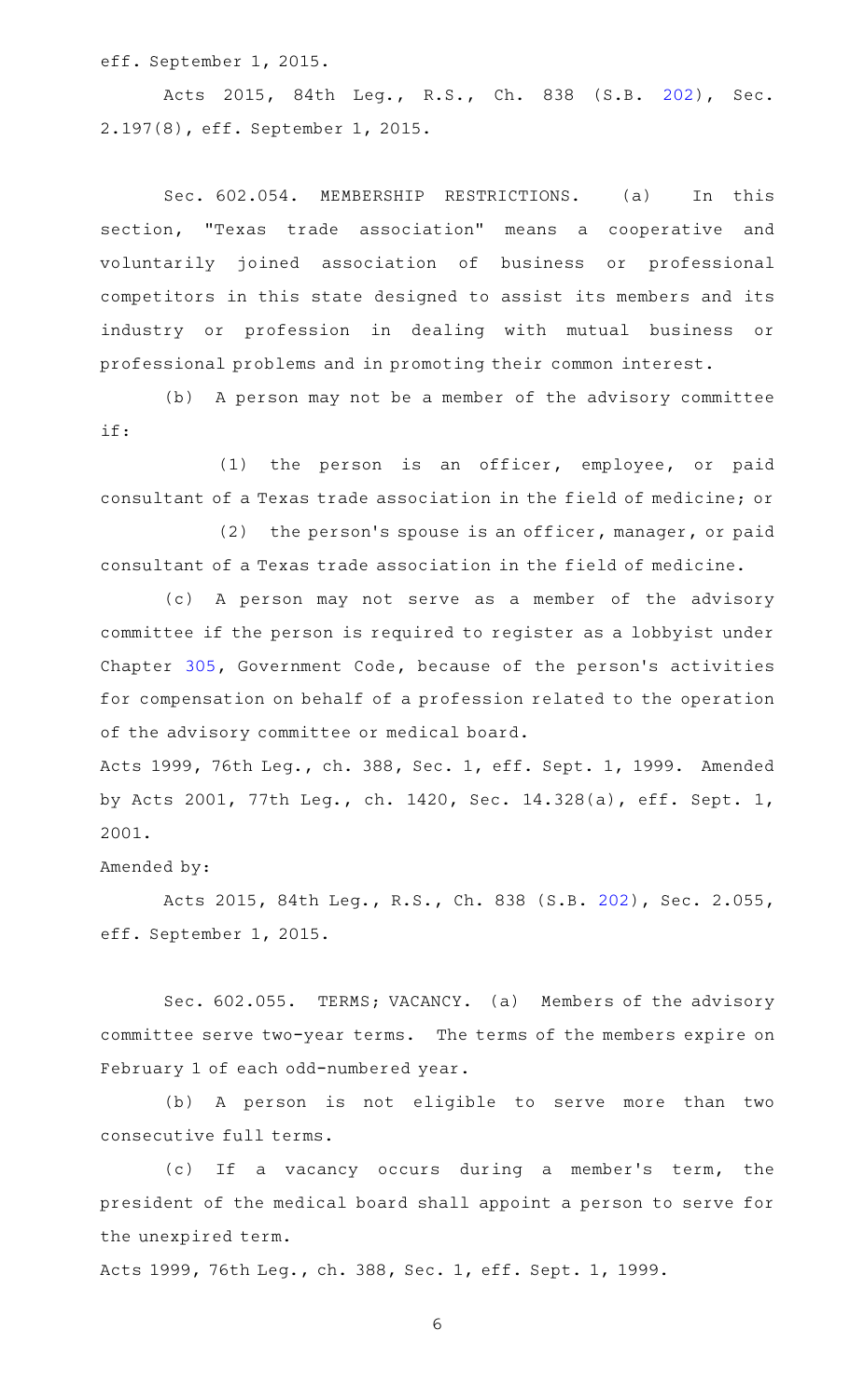### Amended by:

Acts 2015, 84th Leg., R.S., Ch. 838 (S.B. [202](http://www.legis.state.tx.us/tlodocs/84R/billtext/html/SB00202F.HTM)), Sec. 2.056, eff. September 1, 2015.

Sec. 602.056. GROUNDS FOR REMOVAL.

(a) It is a ground for removal from the advisory committee that a member:

(1) does not have at the time of appointment the qualifications required by Section [602.052](http://www.statutes.legis.state.tx.us/GetStatute.aspx?Code=OC&Value=602.052) for appointment to the advisory committee;

(2) does not maintain during service on the advisory committee the qualifications required by Section [602.052](http://www.statutes.legis.state.tx.us/GetStatute.aspx?Code=OC&Value=602.052) for appointment to the advisory committee;

(3) is ineligible for membership under Section [602.053\(](http://www.statutes.legis.state.tx.us/GetStatute.aspx?Code=OC&Value=602.053)d) or Section [602.054](http://www.statutes.legis.state.tx.us/GetStatute.aspx?Code=OC&Value=602.054); or

(4) cannot, because of illness or disability, discharge the member 's duties for a substantial part of the member 's term.

(b) The validity of an action of the advisory committee is not affected by the fact that it is taken while a ground for removal of a member of the advisory committee exists.

(c) Repealed by Acts 2015, 84th Leg., R.S., Ch. 838 , Sec. 2.197(9), eff. September 1, 2015.

Acts 1999, 76th Leg., ch. 388, Sec. 1, eff. Sept. 1, 1999. Amended by Acts 2001, 77th Leg., ch. 1420, Sec. 14.329(a), eff. Sept. 1, 2001.

Amended by:

Acts 2015, 84th Leg., R.S., Ch. 1 (S.B. [219](http://www.legis.state.tx.us/tlodocs/84R/billtext/html/SB00219F.HTM)), Sec. 5.151, eff. April 2, 2015.

Acts 2015, 84th Leg., R.S., Ch. 838 (S.B. [202](http://www.legis.state.tx.us/tlodocs/84R/billtext/html/SB00202F.HTM)), Sec. 2.057, eff. September 1, 2015.

Acts 2015, 84th Leg., R.S., Ch. 838 (S.B. [202\)](http://www.legis.state.tx.us/tlodocs/84R/billtext/html/SB00202F.HTM), Sec. 2.197(9), eff. September 1, 2015.

Sec. 602.057. COMPENSATION. A member of the advisory committee is entitled to a per diem in an amount set by the legislature for each day that the member engages in the business of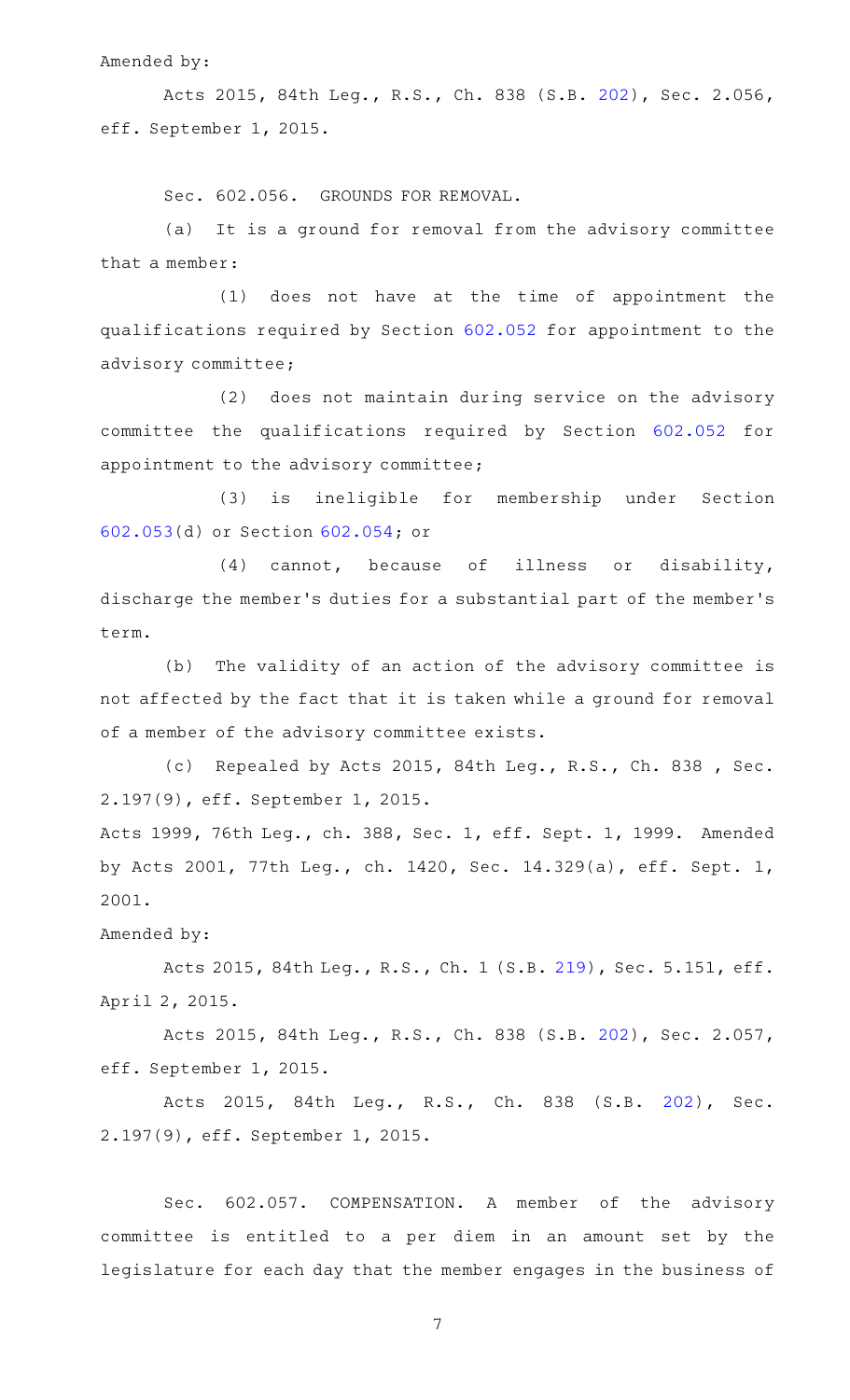the advisory committee.

Acts 1999, 76th Leg., ch. 388, Sec. 1, eff. Sept. 1, 1999. Amended by:

Acts 2015, 84th Leg., R.S., Ch. 838 (S.B. [202](http://www.legis.state.tx.us/tlodocs/84R/billtext/html/SB00202F.HTM)), Sec. 2.058, eff. September 1, 2015.

Sec. 602.058. ADVISORY COMMITTEE OFFICERS; MEETINGS. (a) The president of the medical board shall biennially designate a member of the advisory committee as the presiding officer of the advisory committee to serve in that capacity at the will of the president. The advisory committee may elect from its members additional officers as necessary.

(b) The advisory committee shall meet as requested by the medical board. A meeting may be held by telephone conference call.

(c) Except as otherwise provided by this chapter, the advisory committee is subject to Chapters [551,](http://www.statutes.legis.state.tx.us/GetStatute.aspx?Code=GV&Value=551) [552](http://www.statutes.legis.state.tx.us/GetStatute.aspx?Code=GV&Value=552), and [2001](http://www.statutes.legis.state.tx.us/GetStatute.aspx?Code=GV&Value=2001), Government Code.

(d) A majority of the advisory committee members constitutes a quorum for all purposes except when advisory committee members are participating in a proceeding of the medical board as described by Section [602.151\(](http://www.statutes.legis.state.tx.us/GetStatute.aspx?Code=OC&Value=602.151)b).

Acts 1999, 76th Leg., ch. 388, Sec. 1, eff. Sept. 1, 1999. Amended by Acts 2001, 77th Leg., ch. 1420, Sec. 14.330(a), eff. Sept. 1, 2001.

## Amended by:

Acts 2015, 84th Leg., R.S., Ch. 838 (S.B. [202](http://www.legis.state.tx.us/tlodocs/84R/billtext/html/SB00202F.HTM)), Sec. 2.059, eff. September 1, 2015.

## SUBCHAPTER D. MEDICAL BOARD POWERS AND DUTIES

Sec. 602.151. GENERAL POWERS AND DUTIES. (a) The medical board shall:

(1) adopt rules reasonably necessary to properly perform its duties under this chapter, including:

 $(A)$  procedural rules governing investigations, informal hearings, the issuance of cease and desist orders, and disciplinary sanctions; and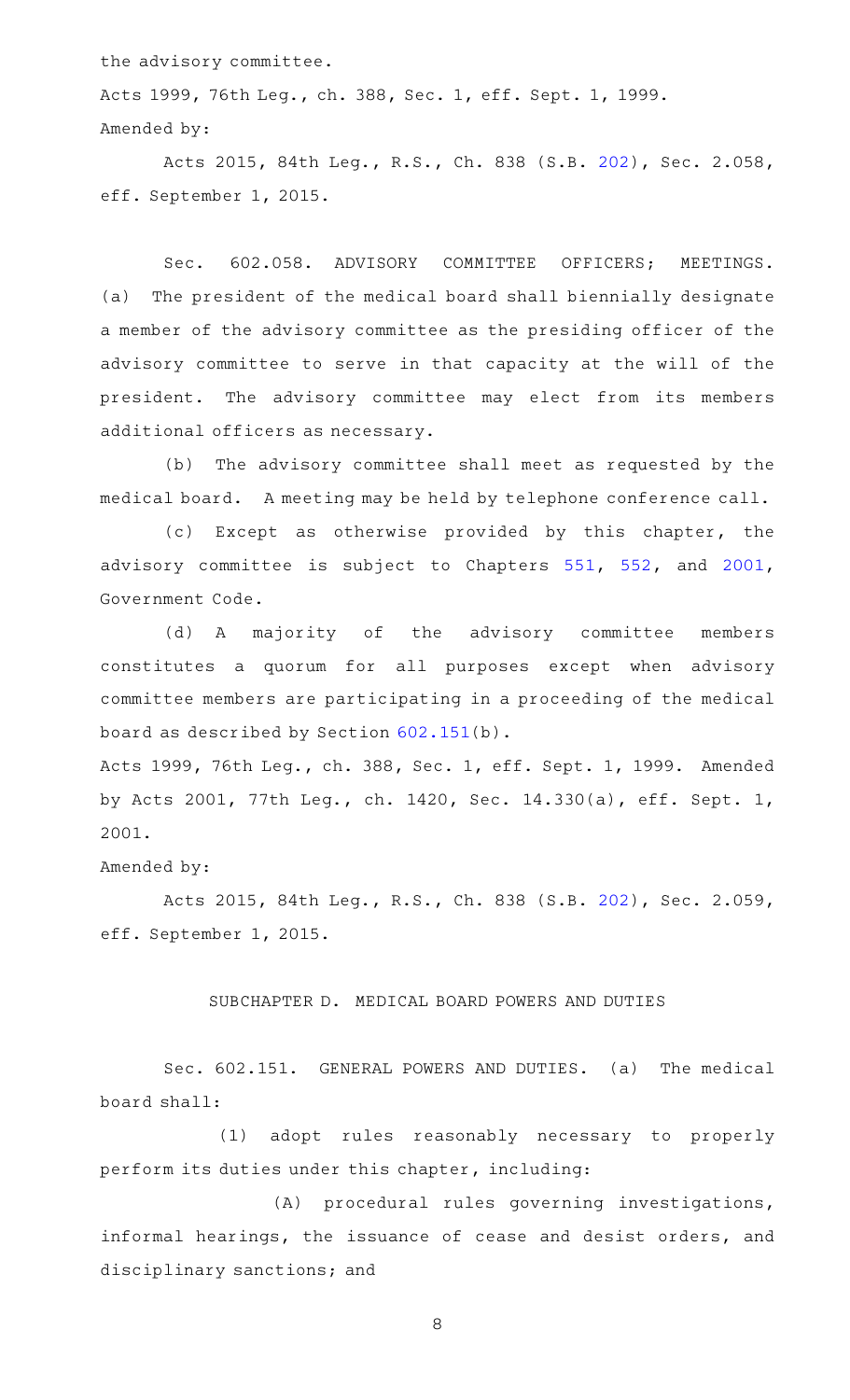(B) rules governing character and conduct for applicants or license holders and fitness to practice medical physics in this state;

(2) establish qualifications for a medical physicist to practice in this state and the fitness of each applicant for a license or license renewal;

(3) establish minimum education and training requirements necessary for a license under this chapter;

(4) establish requirements for examinations for licensure;

(5) prescribe the application form for a license under this chapter;

(6) issue, deny, renew, revoke, cancel, restrict, suspend, or accept the surrender of a license;

(7) charge fees that are reasonable and necessary to cover the costs of administering this chapter;

(8) conduct informal hearings concerning violations of this chapter or rules adopted under this chapter;

(9) issue disciplinary sanctions, including agreed orders and non-disciplinary remedial plans; and

(10) establish procedures for making a confidential referral to the Texas Physician Health Program established under Chapter [167](http://www.statutes.legis.state.tx.us/GetStatute.aspx?Code=OC&Value=167), and for requiring participation in the program as a prerequisite for issuing or maintaining a license under this chapter.

(b) The medical board may include any member of the advisory committee in a proceeding of the medical board related to a power or duty described by Subsection (a) if the medical board considers the expertise of the advisory committee member to be beneficial in the proceeding.

Acts 1999, 76th Leg., ch. 388, Sec. 1, eff. Sept. 1, 1999. Amended by:

Acts 2015, 84th Leg., R.S., Ch. 1 (S.B. [219](http://www.legis.state.tx.us/tlodocs/84R/billtext/html/SB00219F.HTM)), Sec. 5.155, eff. April 2, 2015.

Acts 2015, 84th Leg., R.S., Ch. 838 (S.B. [202](http://www.legis.state.tx.us/tlodocs/84R/billtext/html/SB00202F.HTM)), Sec. 2.061, eff. September 1, 2015.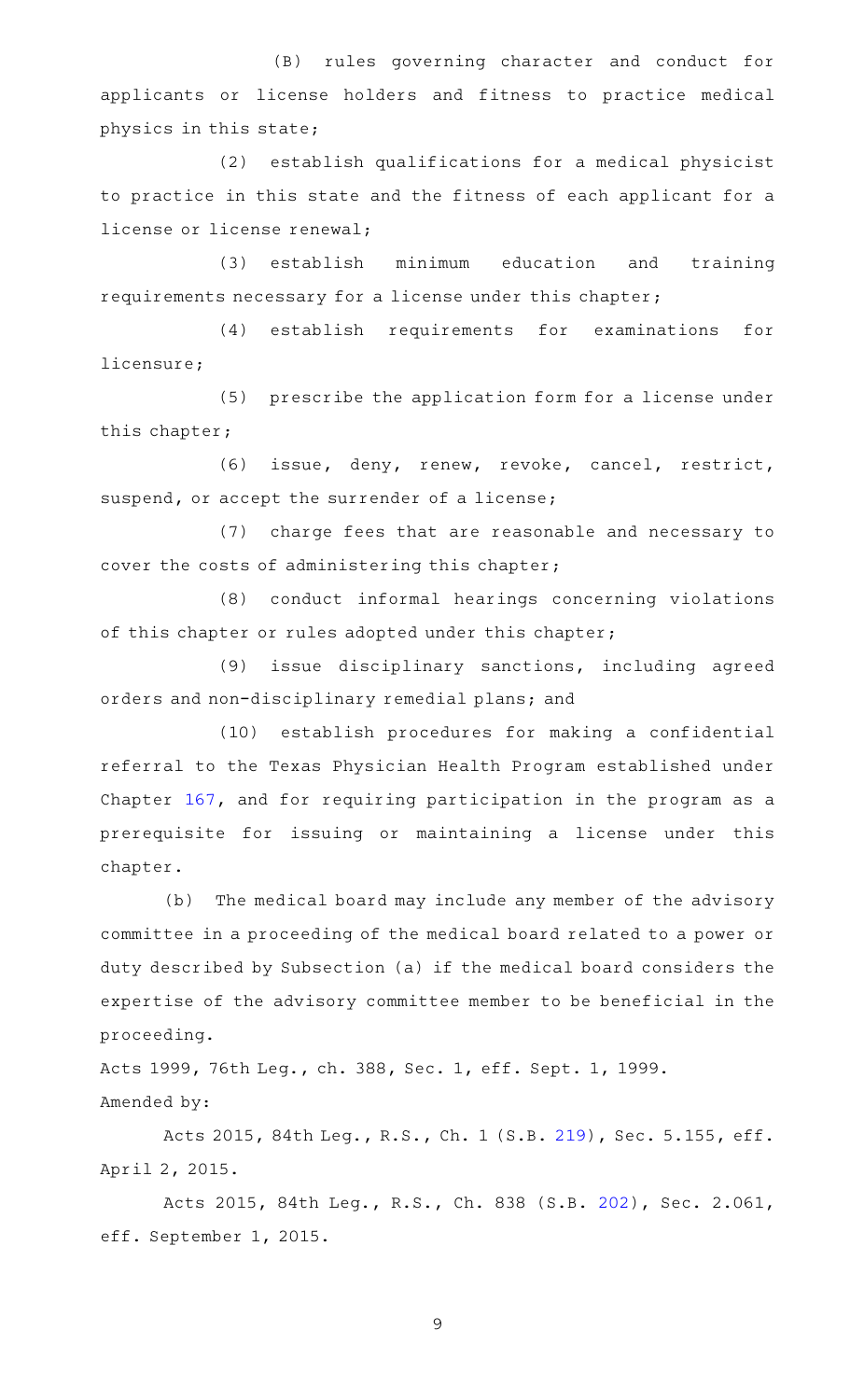Sec. 602.152. CONSUMER INTEREST INFORMATION; COMPLAINTS. (a) The medical board shall prepare information of consumer interest describing the regulatory functions of the medical board and the procedures by which complaints are filed with and resolved by the medical board.

(b) The medical board shall maintain a file on each written complaint filed with the medical board. The file must include:

(1) the name of the person who filed the complaint;

 $(2)$  the date the complaint is received by the medical board;

 $(3)$  the subject matter of the complaint;

(4) the name of each person contacted in relation to the complaint;

(5) a summary of the results of the review or investigation of the complaint; and

 $(6)$  an explanation of the reason the file was closed, if the medical board closed the file without taking action other than to investigate the complaint.

(c) The medical board shall provide to the person filing the complaint and to each person who is a subject of the complaint a copy of the medical board 's policies and procedures relating to complaint investigation and resolution.

(d) The medical board, at least quarterly until final disposition of the complaint, shall notify the person filing the complaint and each person who is a subject of the complaint of the status of the complaint unless the notice would jeopardize an undercover investigation.

Acts 1999, 76th Leg., ch. 388, Sec. 1, eff. Sept. 1, 1999. Amended by Acts 2001, 77th Leg., ch. 1420, Sec. 14.332(a), eff. Sept. 1, 2001.

Amended by:

Acts 2015, 84th Leg., R.S., Ch. 838 (S.B. [202](http://www.legis.state.tx.us/tlodocs/84R/billtext/html/SB00202F.HTM)), Sec. 2.062, eff. September 1, 2015.

Sec. 602.1521. PUBLIC PARTICIPATION. The medical board shall develop and implement policies that provide the public with a reasonable opportunity to appear before the medical board and to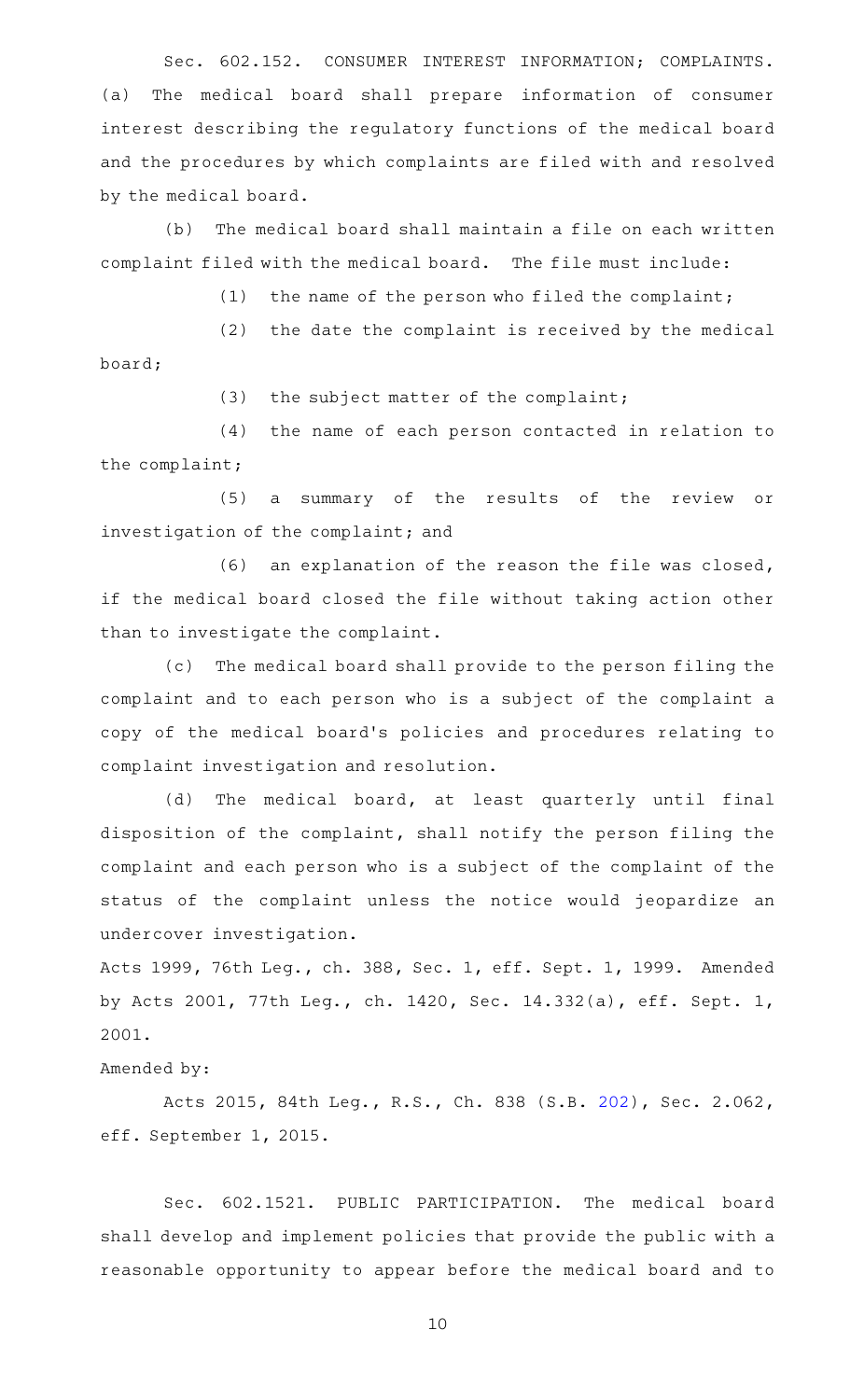speak on any issue relating to medical physicists.

Added by Acts 2001, 77th Leg., ch. 1420, Sec. 14.330(b), eff. Sept. 1, 2001.

Amended by:

Acts 2015, 84th Leg., R.S., Ch. 838 (S.B. [202](http://www.legis.state.tx.us/tlodocs/84R/billtext/html/SB00202F.HTM)), Sec. 2.063, eff. September 1, 2015.

Sec. 602.1525. SUBPOENAS; CONFIDENTIALITY OF INFORMATION. (a) The executive director of the medical board, the director's designee, or the secretary-treasurer of the medical board may issue a subpoena or subpoena duces tecum:

(1) to conduct an investigation or a contested case proceeding related to:

 $(A)$  alleged misconduct by a medical physicist;

(B) an alleged violation of this chapter or another law related to the practice of medical physics; or

(C) the provision of health care under this chapter; or

(2) for purposes of determining whether to issue, suspend, restrict, or revoke a license under this chapter.

 $(a-1)$  Failure to timely comply with a subpoena issued under this section is a ground for:

(1) disciplinary action by the medical board or another licensing or regulatory agency with jurisdiction over the person subject to the subpoena; and

 $(2)$  denial of a license application.

(b) Repealed by Acts 2015, 84th Leg., R.S., Ch. 838 , Sec. 2.197(12), eff. September 1, 2015.

(c) Repealed by Acts 2015, 84th Leg., R.S., Ch. 838 , Sec. 2.197(12), eff. September 1, 2015.

(d) Repealed by Acts 2015, 84th Leg., R.S., Ch. 838 , Sec. 2.197(12), eff. September 1, 2015.

(e) Repealed by Acts 2015, 84th Leg., R.S., Ch. 838 , Sec. 2.197(12), eff. September 1, 2015.

(f) Repealed by Acts 2015, 84th Leg., R.S., Ch. 838, Sec. 2.197(12), eff. September 1, 2015.

(g) Repealed by Acts 2015, 84th Leg., R.S., Ch. 838 , Sec.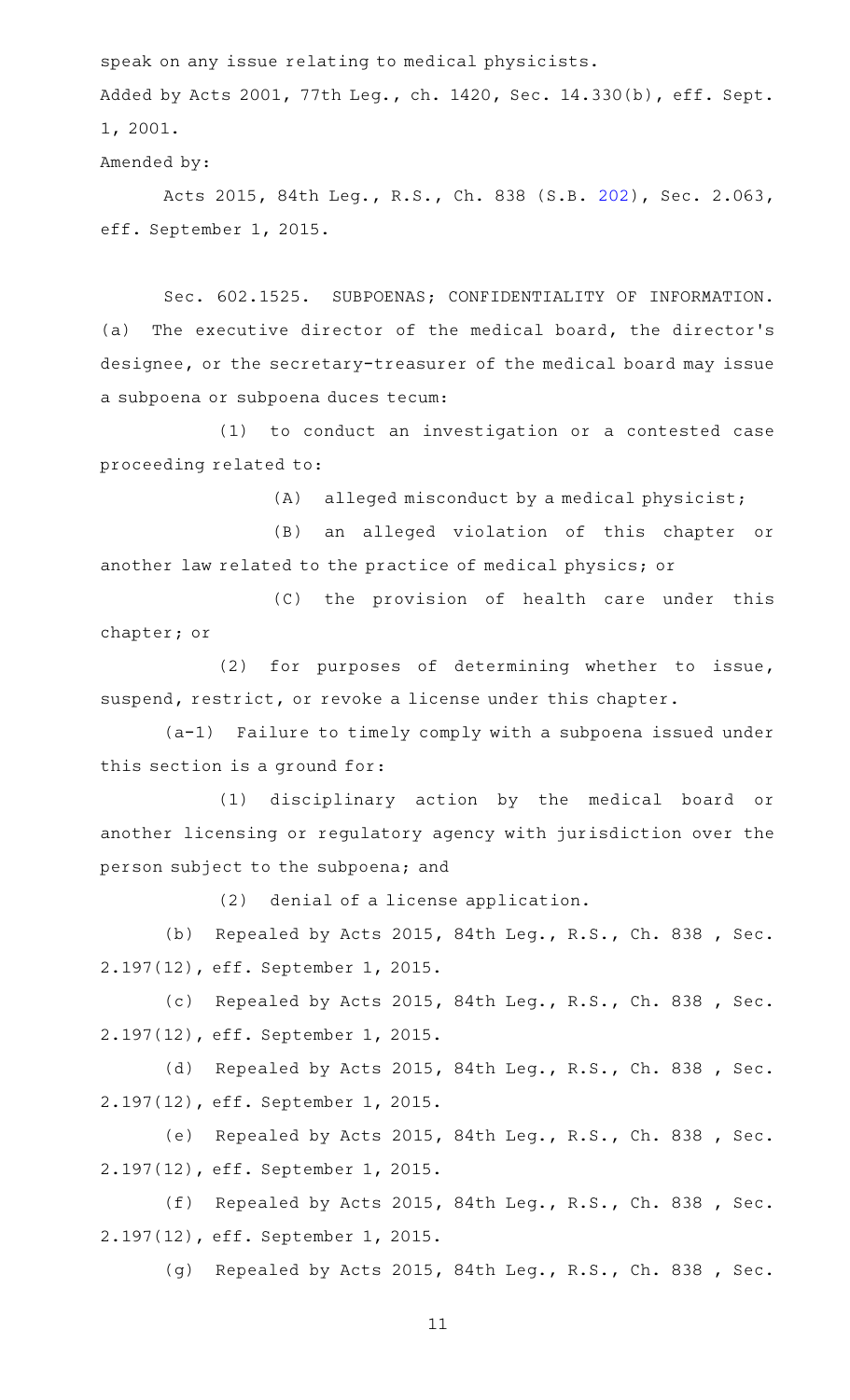2.197(12), eff. September 1, 2015.

(h) All information and materials subpoenaed or compiled by the medical board in connection with a complaint and investigation are confidential and not subject to disclosure under Chapter [552](http://www.statutes.legis.state.tx.us/GetStatute.aspx?Code=GV&Value=552), Government Code, and not subject to disclosure, discovery, subpoena, or other means of legal compulsion for their release to anyone other than the medical board or its agents or employees who are involved in discipline of the holder of a license, except that this information may be disclosed to:

(1) persons involved with the medical board in a disciplinary action against the holder of a license;

(2) professional medical physics licensing or disciplinary boards in other jurisdictions;

(3) peer assistance programs approved by the medical board under Chapter [467](http://www.statutes.legis.state.tx.us/GetStatute.aspx?Code=HS&Value=467), Health and Safety Code;

(4) law enforcement agencies; and

(5) persons engaged in bona fide research, if all individual-identifying information has been deleted.

(i) The filing of formal charges by the medical board against a holder of a license, the nature of those charges, disciplinary proceedings of the medical board, and final disciplinary actions, including warnings and reprimands, by the medical board are not confidential and are subject to disclosure in accordance with Chapter [552](http://www.statutes.legis.state.tx.us/GetStatute.aspx?Code=GV&Value=552), Government Code.

Added by Acts 2001, 77th Leg., ch. 1420, Sec. 14.332(b), eff. Sept. 1, 2001.

Amended by:

Acts 2015, 84th Leg., R.S., Ch. 1 (S.B. [219](http://www.legis.state.tx.us/tlodocs/84R/billtext/html/SB00219F.HTM)), Sec. 5.156, eff. April 2, 2015.

Acts 2015, 84th Leg., R.S., Ch. 838 (S.B. [202](http://www.legis.state.tx.us/tlodocs/84R/billtext/html/SB00202F.HTM)), Sec. 2.064, eff. September 1, 2015.

Acts 2015, 84th Leg., R.S., Ch. 838 (S.B. [202](http://www.legis.state.tx.us/tlodocs/84R/billtext/html/SB00202F.HTM)), Sec. 2.065, eff. September 1, 2015.

Acts 2015, 84th Leg., R.S., Ch. 838 (S.B. [202\)](http://www.legis.state.tx.us/tlodocs/84R/billtext/html/SB00202F.HTM), Sec. 2.197(12), eff. September 1, 2015.

Sec. 602.153. CONTINUING EDUCATION. The medical board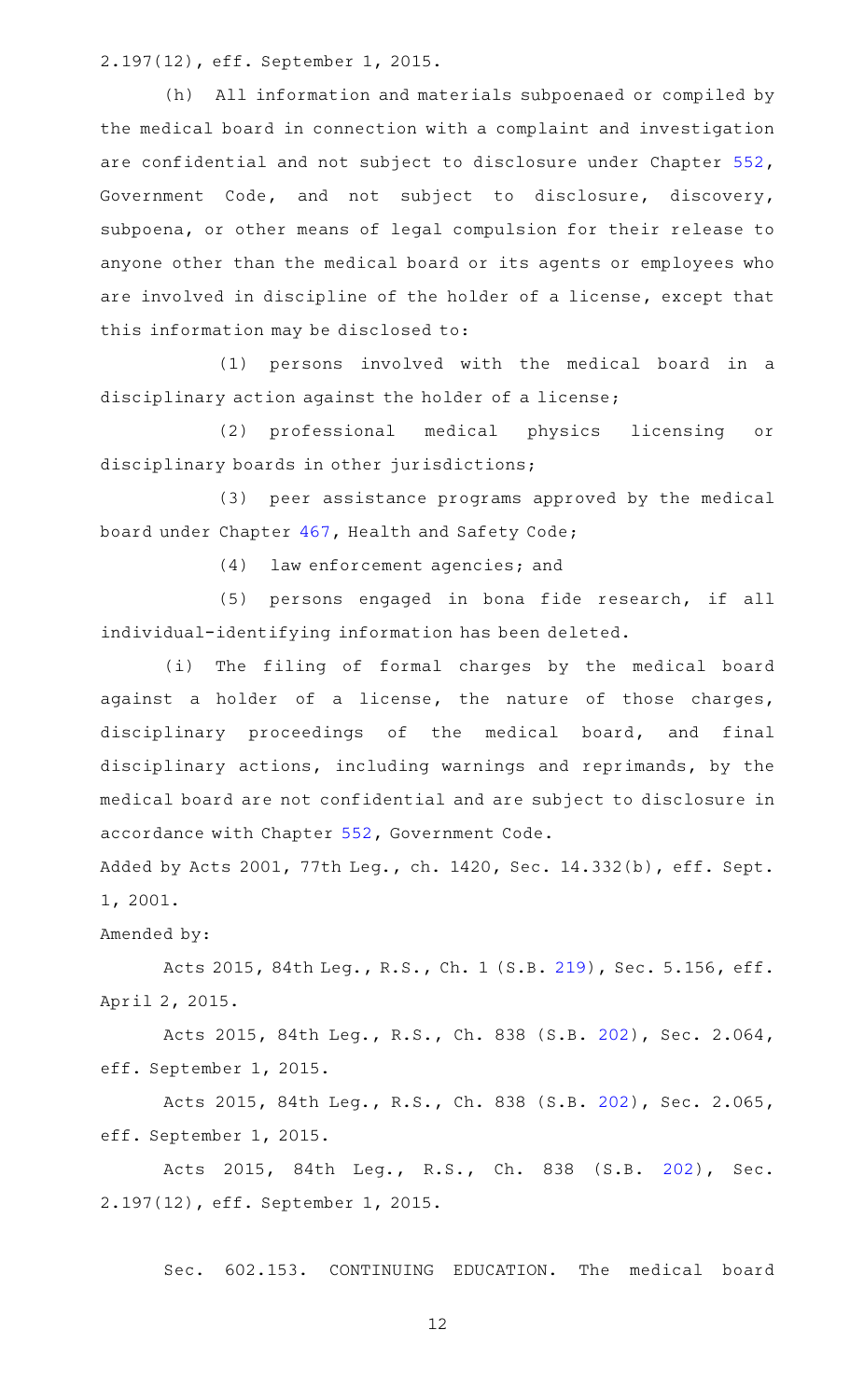shall recognize, prepare, or administer continuing education programs for persons licensed under this chapter. A license holder must participate in the programs to the extent required by the medical board to keep the person 's license.

Acts 1999, 76th Leg., ch. 388, Sec. 1, eff. Sept. 1, 1999. Amended by Acts 2001, 77th Leg., ch. 1420, Sec. 14.331(b), eff. Sept. 1, 2001.

Amended by:

Acts 2015, 84th Leg., R.S., Ch. 838 (S.B. [202](http://www.legis.state.tx.us/tlodocs/84R/billtext/html/SB00202F.HTM)), Sec. 2.066, eff. September 1, 2015.

Sec. 602.154. RULES RELATING TO ADVERTISING OR COMPETITIVE BIDDING. (a) The medical board may not adopt rules restricting advertising or competitive bidding by a license holder except to prohibit false, misleading, or deceptive practices.

(b) In its rules to prohibit false, misleading, or deceptive practices, the medical board may not include a rule that:

 $(1)$  restricts the use of any medium for advertising;

(2) restricts the use of a license holder's personal appearance or voice in an advertisement;

(3) relates to the size or duration of an advertisement by the license holder; or

(4) restricts the license holder's advertisement under a trade name.

Added by Acts 2001, 77th Leg., ch. 1420, Sec. 14.332(c), eff. Sept. 1, 2001.

Amended by:

Acts 2015, 84th Leg., R.S., Ch. 838 (S.B. [202](http://www.legis.state.tx.us/tlodocs/84R/billtext/html/SB00202F.HTM)), Sec. 2.067, eff. September 1, 2015.

Sec. 602.156. RULES ON CONSEQUENCES OF CRIMINAL CONVICTION. The medical board shall adopt rules and guidelines as necessary to comply with Chapter [53,](http://www.statutes.legis.state.tx.us/GetStatute.aspx?Code=OC&Value=53) except to the extent the requirements of this chapter are stricter than the requirements of Chapter [53.](http://www.statutes.legis.state.tx.us/GetStatute.aspx?Code=OC&Value=53)

Added by Acts 2015, 84th Leg., R.S., Ch. 838 (S.B. [202\)](http://www.legis.state.tx.us/tlodocs/84R/billtext/html/SB00202F.HTM), Sec. 2.068, eff. September 1, 2015.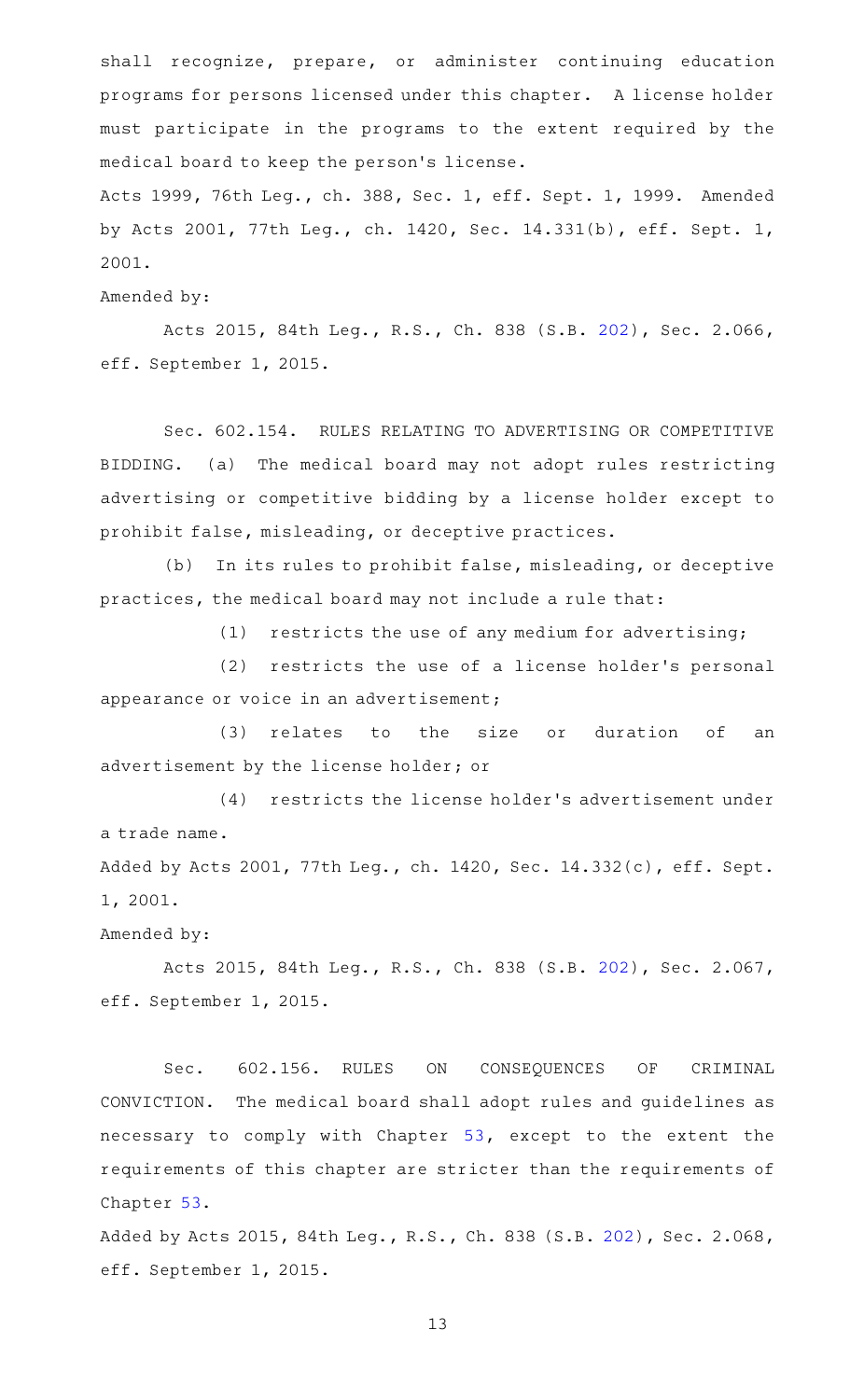Sec. 602.201. LICENSE REQUIRED; SPECIALTY LICENSE. (a) A person may not practice medical physics without a license.

(b) A medical physicist may not practice the following specialties unless the person holds a license for that specialty:

(1) diagnostic radiological physics;

 $(2)$  medical health physics;

(3) medical nuclear physics; or

(4) therapeutic radiological physics.

Acts 1999, 76th Leg., ch. 388, Sec. 1, eff. Sept. 1, 1999.

Sec. 602.202. EXEMPTIONS FROM LICENSE REQUIREMENT. This chapter does not apply to:

(1) a practitioner engaged in the performance of radiological procedures;

(2) a person certified as a medical radiological technologist practicing under Chapter [601](http://www.statutes.legis.state.tx.us/GetStatute.aspx?Code=OC&Value=601);

(3) a person who performs radiological procedures under a practitioner 's instruction or supervision;

(4) a person performing beam calibration and characterization, quality assurance, instrument specification, acceptance testing, shielding design, or protection analysis on radiation-emitting equipment or radiopharmaceuticals for procedures not involved with the diagnosis or treatment of a disease or another human medical or dental condition; or

 $(5)$  a person who is:

(A) employed by a state or federal regulatory agency; and

(B) performing duties in the scope of the person 's employment.

Acts 1999, 76th Leg., ch. 388, Sec. 1, eff. Sept. 1, 1999.

Sec. 602.203. LICENSE APPLICATION. (a) A person may apply for a license by filing an application with the medical board.

(b) An application must be on a form prescribed by the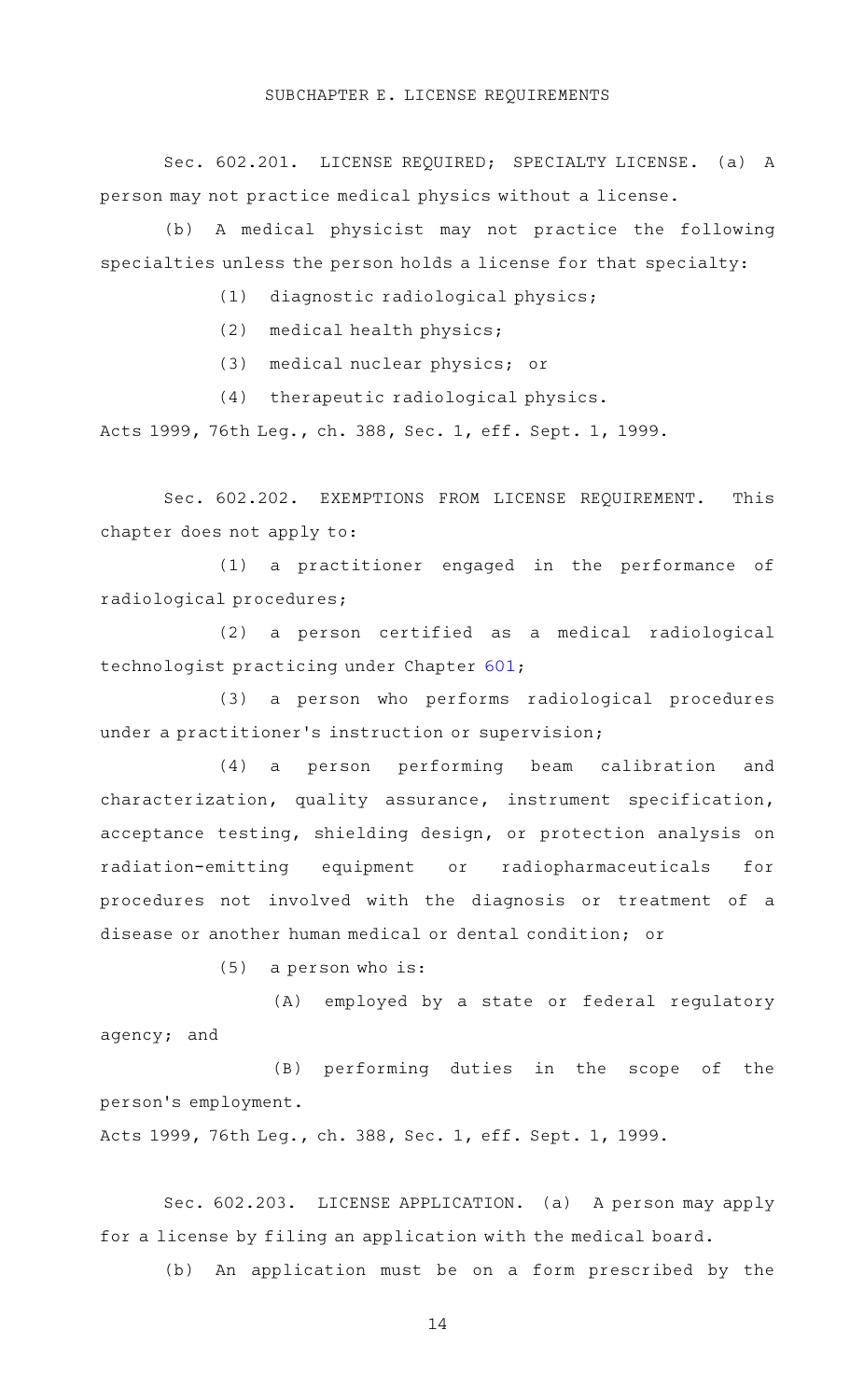medical board and must include:

(1) evidence of relevant work experience, including a description of the duties performed;

(2) an official transcript from the college or university granting the applicant 's degree;

(3) a statement of the medical physics specialty for which the application is submitted;

(4) three professional references; and

(5) any additional information required by medical board rule.

(c) The applicant must submit with the application the fee prescribed by the medical board.

(d) The medical board may require an applicant to appear before the medical board to present additional information in support of the application.

Acts 1999, 76th Leg., ch. 388, Sec. 1, eff. Sept. 1, 1999. Amended by:

Acts 2015, 84th Leg., R.S., Ch. 838 (S.B. [202](http://www.legis.state.tx.us/tlodocs/84R/billtext/html/SB00202F.HTM)), Sec. 2.069, eff. September 1, 2015.

Sec. 602.205. TEMPORARY LICENSE. The medical board may issue a temporary license to an applicant who has satisfied the educational requirements for a license but who has not yet completed the experience and examination requirements of Section [602.207.](http://www.statutes.legis.state.tx.us/GetStatute.aspx?Code=OC&Value=602.207) A temporary license is valid for one year from the date of issuance.

Acts 1999, 76th Leg., ch. 388, Sec. 1, eff. Sept. 1, 1999. Amended by:

Acts 2015, 84th Leg., R.S., Ch. 1 (S.B. [219](http://www.legis.state.tx.us/tlodocs/84R/billtext/html/SB00219F.HTM)), Sec. 5.158, eff. April 2, 2015.

Acts 2015, 84th Leg., R.S., Ch. 838 (S.B. [202](http://www.legis.state.tx.us/tlodocs/84R/billtext/html/SB00202F.HTM)), Sec. 2.070, eff. September 1, 2015.

Sec. 602.206. EXAMINATION. (a) The medical board shall administer a written examination for a license to qualified applicants at least two times each year.

(b) Each applicant shall take the examination for the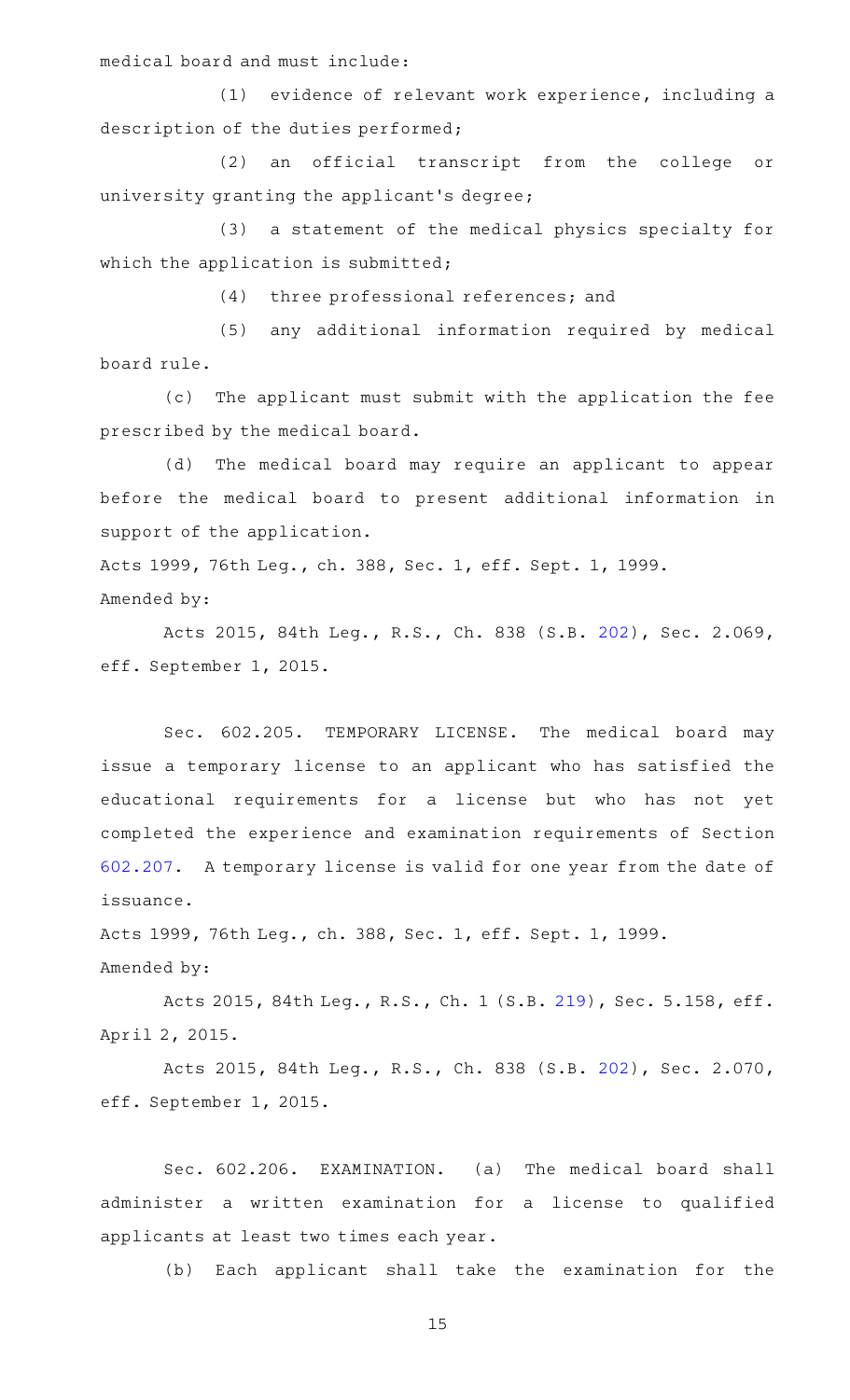medical physics specialty requested by the applicant in the license application.

Acts 1999, 76th Leg., ch. 388, Sec. 1, eff. Sept. 1, 1999. Amended by:

Acts 2015, 84th Leg., R.S., Ch. 838 (S.B. [202](http://www.legis.state.tx.us/tlodocs/84R/billtext/html/SB00202F.HTM)), Sec. 2.071, eff. September 1, 2015.

Sec. 602.207. ELIGIBILITY FOR EXAMINATION. (a) To be eligible to take an examination for a license, an applicant must:

(1) have a master's or doctoral degree from an accredited college or university that signifies the completion of courses approved by the medical board in physics, medical physics, biophysics, radiological physics, medical health physics, or equivalent courses;

 $(2)$  have demonstrated, to the medical board's satisfaction, completion of at least two years of full-time work experience in the five years preceding the date of application in the medical physics specialty for which application is made; and

(3) submit a completed application as required by Section [602.203.](http://www.statutes.legis.state.tx.us/GetStatute.aspx?Code=OC&Value=602.203)

(b) Work experience in more than one specialty must include six additional months for each additional specialty. Acts 1999, 76th Leg., ch. 388, Sec. 1, eff. Sept. 1, 1999. Amended by:

Acts 2015, 84th Leg., R.S., Ch. 838 (S.B. [202](http://www.legis.state.tx.us/tlodocs/84R/billtext/html/SB00202F.HTM)), Sec. 2.072, eff. September 1, 2015.

Sec. 602.208. EXAMINATION RESULTS; REEXAMINATION. (a) The medical board shall notify each examinee of the results of the examination not later than the 30th day after the date the examination is administered. If an examination is graded or reviewed by a national or state testing service, the medical board shall notify each examinee of the results of the examination not later than the 14th day after the date the medical board receives the results from the testing service.

(b) If the medical board learns that the notice of the examination results will be delayed for more than 90 days after the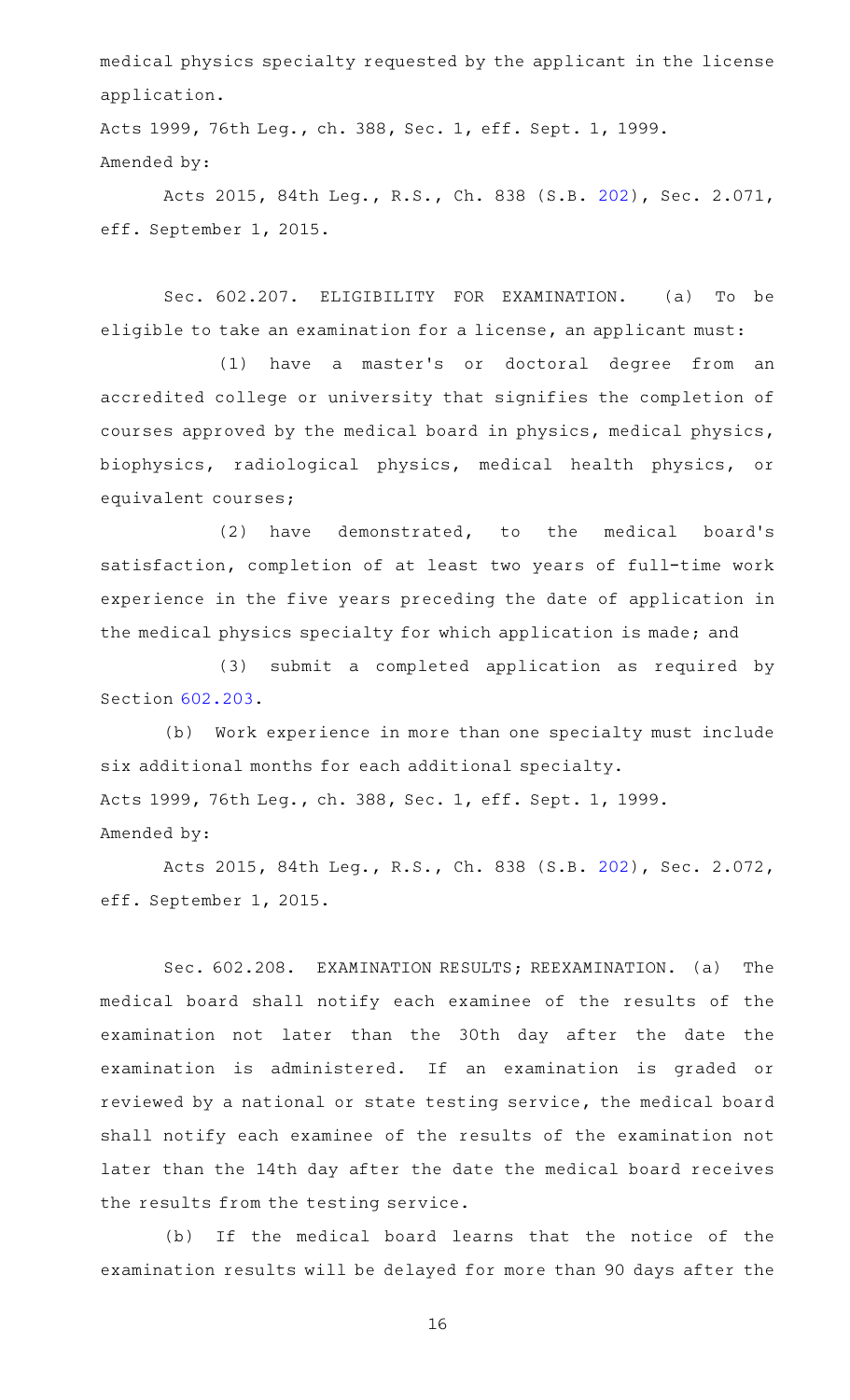examination date, the medical board shall notify each examinee of the reason for the delay not later than the 90th day.

(c) If requested by a person who fails the examination, the medical board shall provide to the person an analysis of the person 's performance on the examination.

(d) The medical board by rule shall establish procedures and requirements for reexamination of an applicant who fails the examination.

Acts 1999, 76th Leg., ch. 388, Sec. 1, eff. Sept. 1, 1999. Amended by:

Acts 2015, 84th Leg., R.S., Ch. 838 (S.B. [202](http://www.legis.state.tx.us/tlodocs/84R/billtext/html/SB00202F.HTM)), Sec. 2.073, eff. September 1, 2015.

Sec. 602.2081. CRIMINAL HISTORY RECORD INFORMATION REQUIREMENT FOR LICENSE. (a) The medical board shall require that an applicant for a license submit a complete and legible set of fingerprints, on a form prescribed by the medical board, to the medical board or to the Department of Public Safety for the purpose of obtaining criminal history record information from the Department of Public Safety and the Federal Bureau of Investigation.

(b) The medical board may not issue a license to a person who does not comply with the requirement of Subsection (a).

(c) The medical board shall conduct a criminal history check of each applicant for a license using information:

(1) provided by the individual under this section; and

(2) made available to the medical board by the Department of Public Safety, the Federal Bureau of Investigation, and any other criminal justice agency under Chapter [411,](http://www.statutes.legis.state.tx.us/GetStatute.aspx?Code=GV&Value=411) Government Code.

 $(d)$  The medical board may:

(1) enter into an agreement with the Department of Public Safety to administer a criminal history check required under this section; and

(2) authorize the Department of Public Safety to collect from each applicant the costs incurred by the Department of Public Safety in conducting the criminal history check.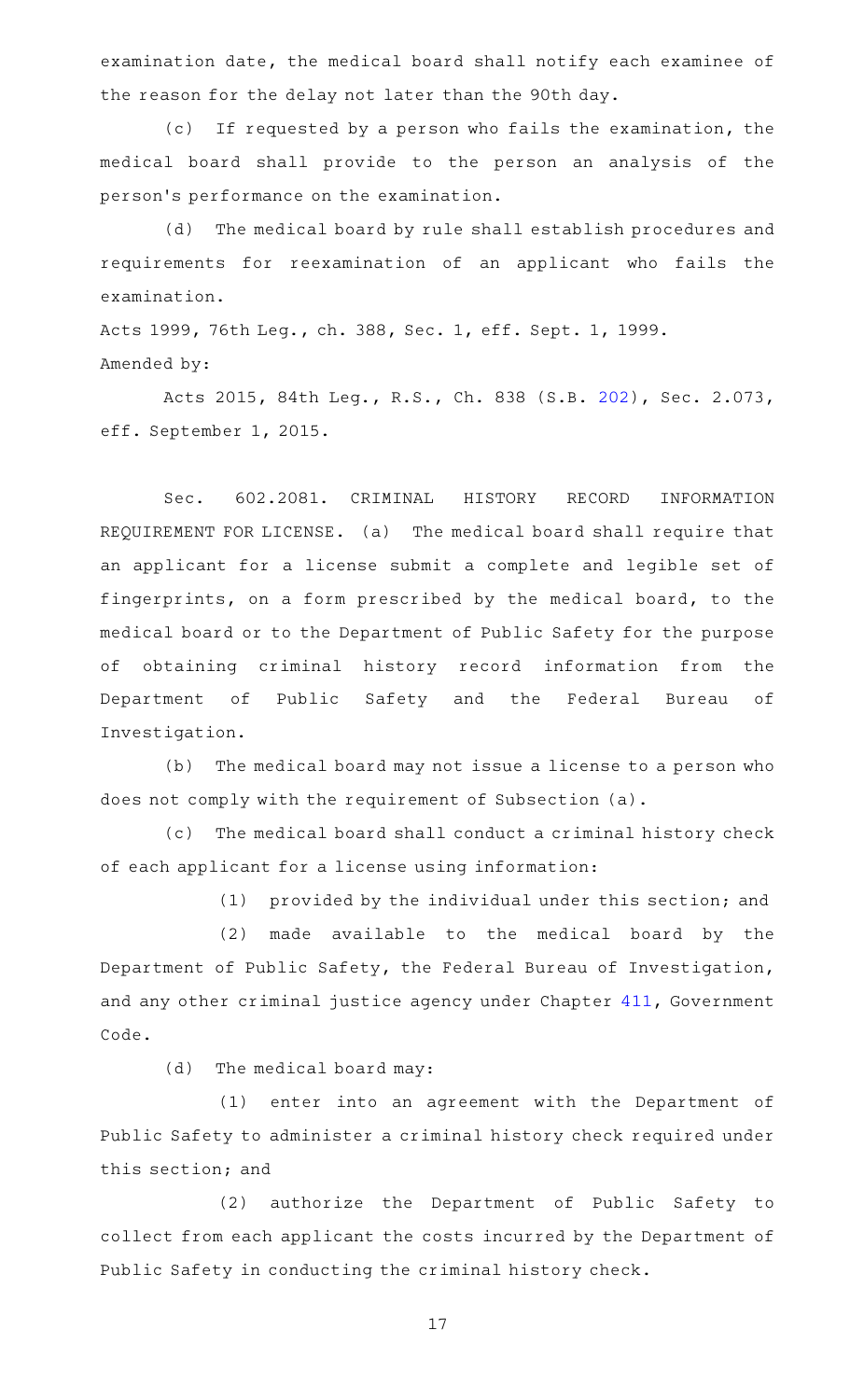Added by Acts 2015, 84th Leg., R.S., Ch. 838 (S.B. [202\)](http://www.legis.state.tx.us/tlodocs/84R/billtext/html/SB00202F.HTM), Sec. 2.074, eff. September 1, 2015.

Sec. 602.209. LICENSE ISSUANCE. (a) The medical board may issue a license to an eligible applicant who:

(1) passes the examination under Section [602.206;](http://www.statutes.legis.state.tx.us/GetStatute.aspx?Code=OC&Value=602.206) and

(2) meets all other license requirements.

(b) Not later than the 30th day after the date the medical board makes a decision on an application submitted under Section [602.203,](http://www.statutes.legis.state.tx.us/GetStatute.aspx?Code=OC&Value=602.203) the medical board shall notify the applicant of the decision.

(c) If the medical board approves the application, the medical board shall issue a license to the applicant. If the medical board denies the application, the medical board shall include in the notice of decision a description of the areas of deficiency.

(d) Each license issued under this chapter must be uniform, except that each license must indicate:

 $(1)$  the license holder's name;

(2) the serial number assigned to the license holder; and

(3) the medical physics specialty the license holder may practice.

(e) A license certificate is the medical board's property and must be surrendered on demand.

Acts 1999, 76th Leg., ch. 388, Sec. 1, eff. Sept. 1, 1999.

Amended by:

Acts 2015, 84th Leg., R.S., Ch. 838 (S.B. [202](http://www.legis.state.tx.us/tlodocs/84R/billtext/html/SB00202F.HTM)), Sec. 2.075, eff. September 1, 2015.

Sec. 602.210. LICENSE TERM AND RENEWAL. (a) A license is valid for two years from the date of issuance and may be renewed.

(b) The medical board by rule may adopt a system under which licenses expire on various dates during the year.

(c) A person may renew an unexpired license by paying the required renewal fee to the medical board before the expiration date of the license.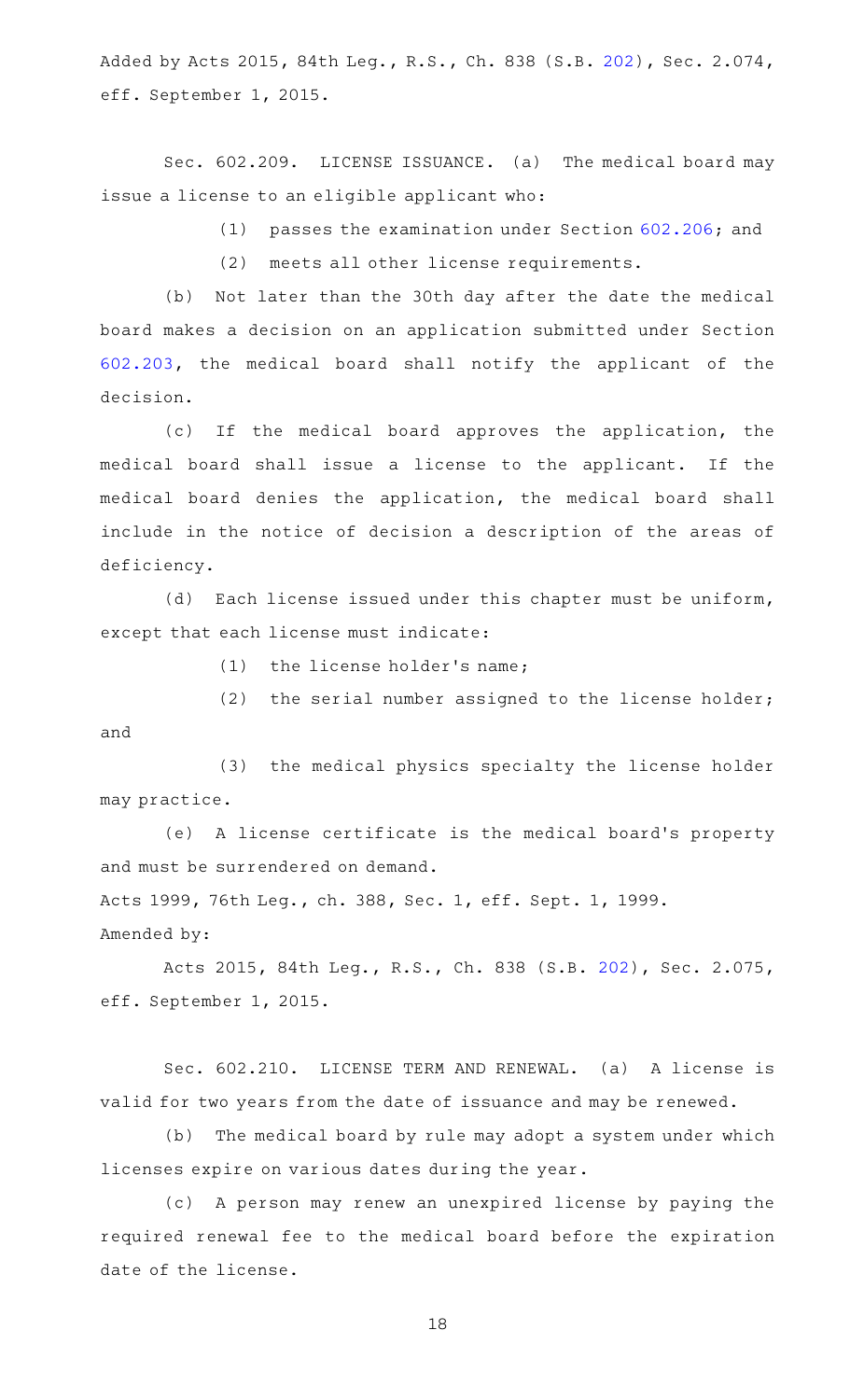(d) If a person's license has been expired for 90 days or less, the person may renew the license by paying to the medical board the required renewal fee and a penalty fee in an amount equal to one-half of the amount of the renewal fee.

(e) If a person's license has been expired for longer than 90 days but less than one year, the person may renew the license by paying to the medical board the renewal fee that was due at expiration and a penalty fee in an amount equal to the amount of the renewal fee.

(f) If a person's license has been expired for one year or longer, the person may not renew the license. To obtain a new license, a person must comply with the requirements and procedures for obtaining an original license, including the examination requirement.

(g) Not later than the 30th day before the date a person's license expires, the medical board shall send written notice of the impending license expiration to the person at the license holder 's last known address according to the records of the medical board. Acts 1999, 76th Leg., ch. 388, Sec. 1, eff. Sept. 1, 1999. Amended by:

Acts 2015, 84th Leg., R.S., Ch. 1 (S.B. [219](http://www.legis.state.tx.us/tlodocs/84R/billtext/html/SB00219F.HTM)), Sec. 5.159, eff. April 2, 2015.

Acts 2015, 84th Leg., R.S., Ch. 838 (S.B. [202](http://www.legis.state.tx.us/tlodocs/84R/billtext/html/SB00202F.HTM)), Sec. 2.076, eff. September 1, 2015.

Sec. 602.2101. CRIMINAL HISTORY RECORD INFORMATION REQUIREMENT FOR RENEWAL. (a) An applicant renewing a license shall submit a complete and legible set of fingerprints for purposes of performing a criminal history check of the applicant as provided by Section [602.2081.](http://www.statutes.legis.state.tx.us/GetStatute.aspx?Code=OC&Value=602.2081)

(b) The medical board may not renew the license of a person who does not comply with the requirement of Subsection (a).

(c) A license holder is not required to submit fingerprints under this section for the renewal of the license if the license holder has previously submitted fingerprints under:

 $(1)$  Section  $602.2081$  for the initial issuance of the license; or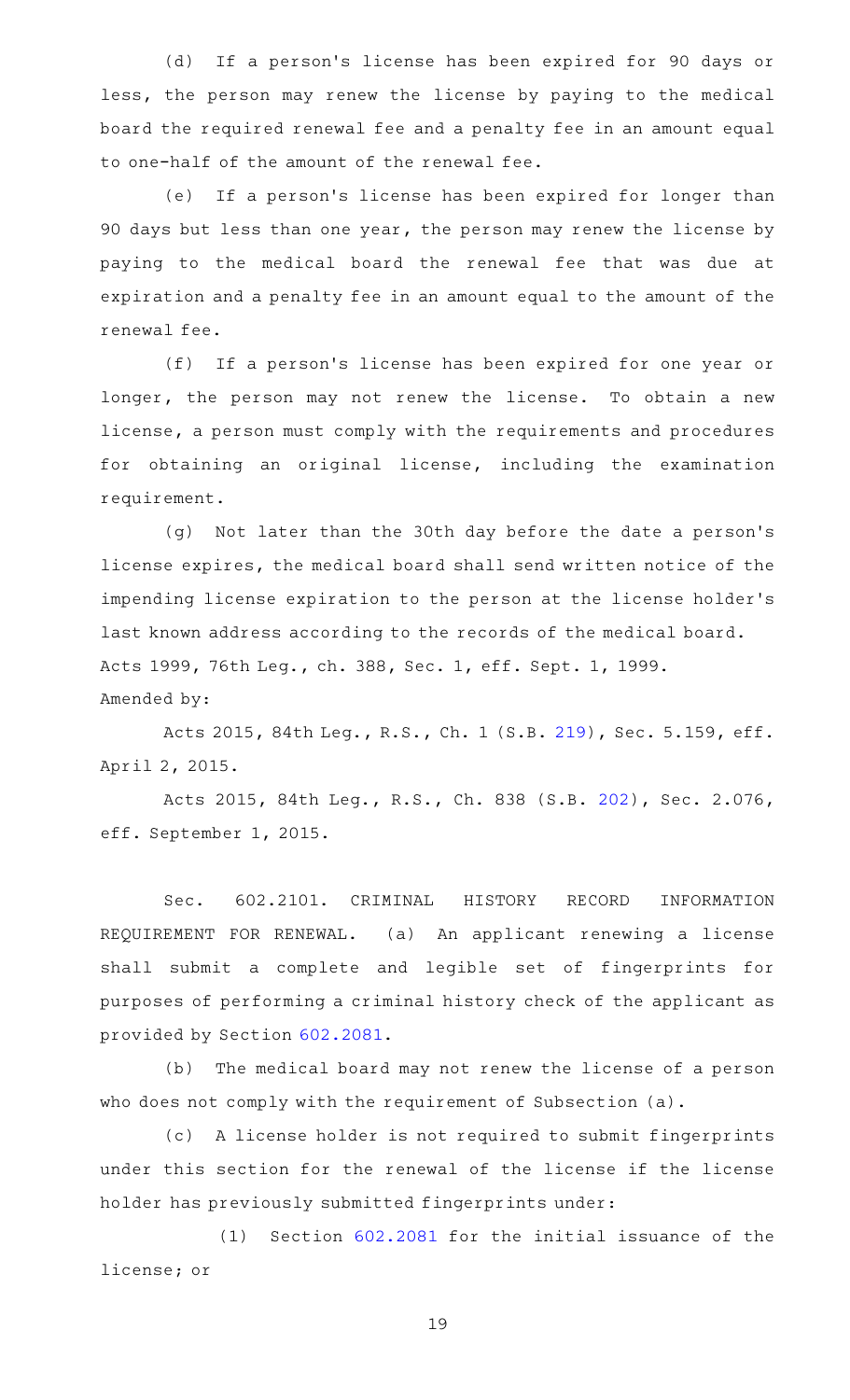$(2)$  this section as part of a prior renewal of the license.

Added by Acts 2015, 84th Leg., R.S., Ch. 838 (S.B. [202\)](http://www.legis.state.tx.us/tlodocs/84R/billtext/html/SB00202F.HTM), Sec. 2.077, eff. September 1, 2015.

Sec. 602.211. LICENSE BY ENDORSEMENT OR RECIPROCITY. (a) On receipt of an application and fee under Section [602.203](http://www.statutes.legis.state.tx.us/GetStatute.aspx?Code=OC&Value=602.203), the medical board may waive any prerequisite for obtaining a license to a person who holds a license to practice medical or radiological physics in another state, territory, or jurisdiction acceptable to the medical board that has requirements for the licensing of medical or radiological physicists that are substantially the same as the requirements of this chapter.

(b) The medical board may waive any prerequisite for obtaining a license to practice medical physics in this state for an applicant who holds a license issued by another jurisdiction with which this state has a reciprocity agreement. The medical board may make an agreement, subject to the approval of the governor, with another state to allow for licensing by reciprocity.

Acts 1999, 76th Leg., ch. 388, Sec. 1, eff. Sept. 1, 1999. Amended by Acts 2001, 77th Leg., ch. 1420, Sec. 14.334(a), eff. Sept. 1, 2001.

Amended by:

Acts 2015, 84th Leg., R.S., Ch. 838 (S.B. [202](http://www.legis.state.tx.us/tlodocs/84R/billtext/html/SB00202F.HTM)), Sec. 2.078, eff. September 1, 2015.

Sec. 602.212. LICENSE HOLDER DUTIES. A license holder shall:

(1) publicly display the license holder's license in an appropriate manner; and

(2) report immediately to the medical board any change in the license holder 's address.

Acts 1999, 76th Leg., ch. 388, Sec. 1, eff. Sept. 1, 1999.

Amended by:

Acts 2015, 84th Leg., R.S., Ch. 838 (S.B. [202](http://www.legis.state.tx.us/tlodocs/84R/billtext/html/SB00202F.HTM)), Sec. 2.079, eff. September 1, 2015.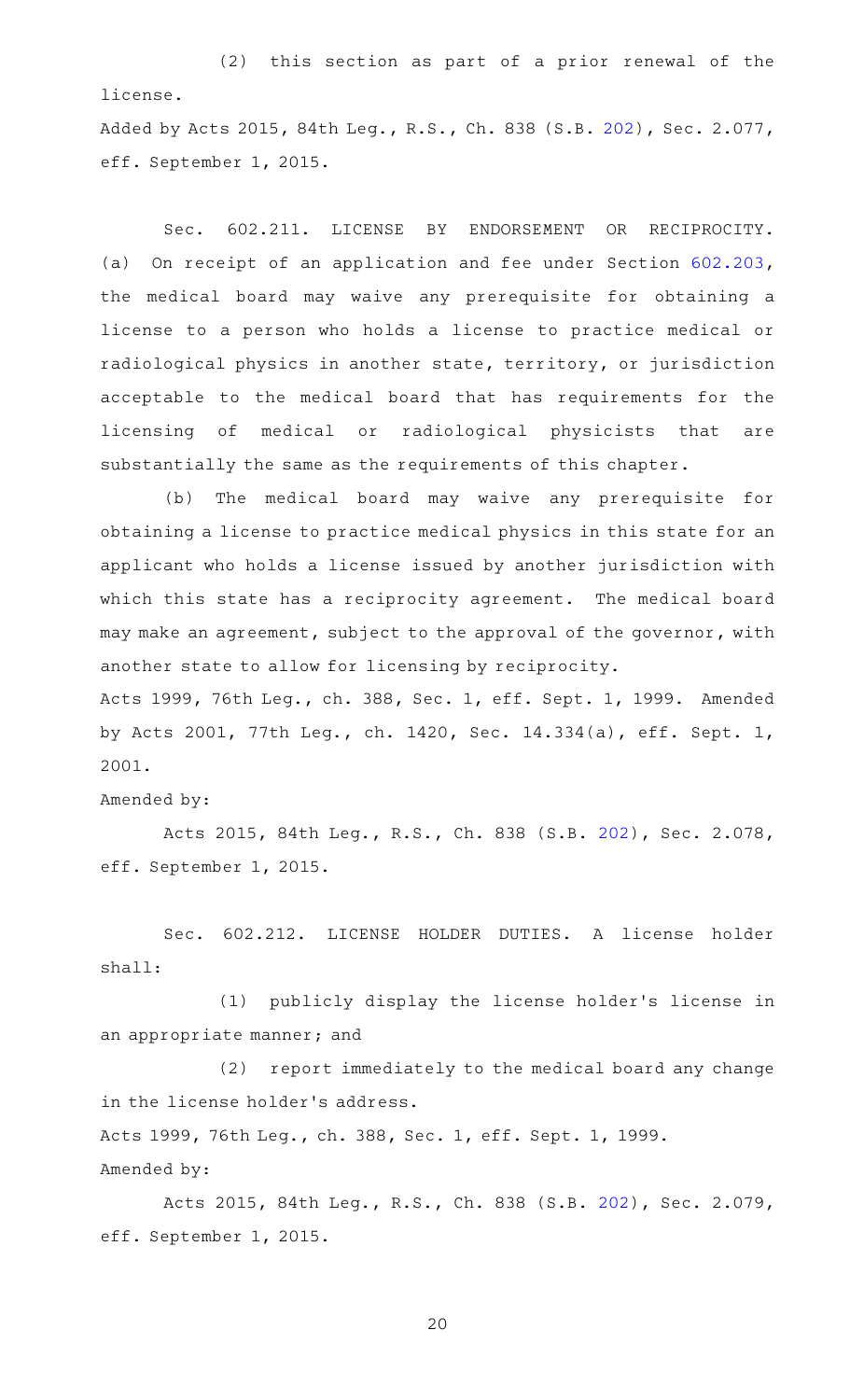Sec. 602.213. PROVISIONAL LICENSE. (a) The medical board may issue a provisional license to an applicant currently licensed or certified in another jurisdiction who seeks a license in this state and who:

(1) has been licensed or certified in good standing as a practitioner of medical or radiologic physics for at least two years in another jurisdiction, including a foreign country, that has licensing or certification requirements substantially equivalent to the requirements of this chapter;

(2) has passed a national or other examination recognized by the medical board relating to the practice of medical or radiologic physics; and

(3) is sponsored by a person licensed by the medical board under this chapter with whom the provisional license holder will practice during the time the person holds a provisional license.

(b) The medical board may waive the requirement of Subsection (a)(3) for an applicant if the medical board determines that compliance with that subsection would be a hardship to the applicant.

(c)AAA provisional license is valid until the date the medical board approves or denies the provisional license holder 's application for a license. The medical board shall issue a license under this chapter to the provisional license holder if:

(1) the provisional license holder is eligible to be certified under Section [602.211](http://www.statutes.legis.state.tx.us/GetStatute.aspx?Code=OC&Value=602.211); or

(2) the provisional license holder passes the part of the examination under Section [602.206](http://www.statutes.legis.state.tx.us/GetStatute.aspx?Code=OC&Value=602.206) that relates to the applicant 's knowledge and understanding of the laws and rules relating to the practice of medical physics in this state and:

(A) the medical board verifies that the provisional license holder meets the academic and experience requirements for a license under this chapter; and

(B) the provisional license holder satisfies any other licensing requirements under this chapter.

(d) The medical board must approve or deny a provisional license holder 's application for a license not later than the 180th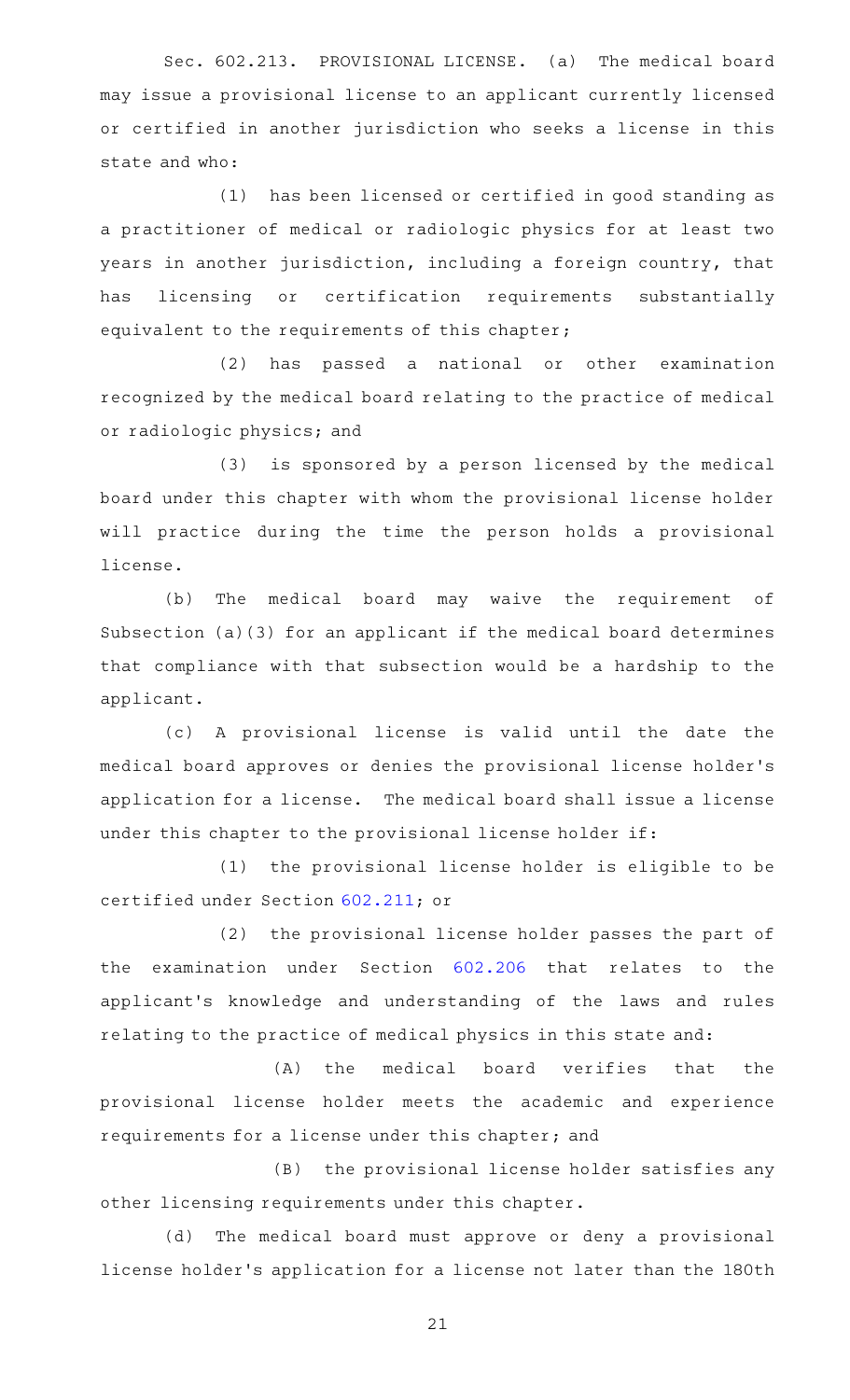day after the date the provisional license is issued. The medical board may extend the 180-day period if the results of an examination have not been received by the medical board before the end of that period.

(e) The medical board may establish a fee for provisional licenses.

Added by Acts 2001, 77th Leg., ch. 1420, Sec. 14.335(a), eff. Sept. 1, 2001.

# Amended by:

Acts 2015, 84th Leg., R.S., Ch. 1 (S.B. [219](http://www.legis.state.tx.us/tlodocs/84R/billtext/html/SB00219F.HTM)), Sec. 5.160, eff. April 2, 2015.

Acts 2015, 84th Leg., R.S., Ch. 838 (S.B. [202](http://www.legis.state.tx.us/tlodocs/84R/billtext/html/SB00202F.HTM)), Sec. 2.080, eff. September 1, 2015.

Sec. 602.214. REFUSAL FOR VIOLATION OF BOARD ORDER. The medical board may refuse to renew a license issued under this chapter if the license holder is in violation of a medical board order.

Added by Acts 2017, 85th Leg., R.S., Ch. 567 (S.B. [674\)](http://www.legis.state.tx.us/tlodocs/85R/billtext/html/SB00674F.HTM), Sec. 13, eff. September 1, 2017.

## SUBCHAPTER F. LICENSE DENIAL AND DISCIPLINARY ACTION

Sec. 602.251. GROUNDS FOR LICENSE DENIAL OR DISCIPLINARY ACTION. The medical board may refuse to issue or renew a license, suspend, restrict, or revoke a license, or reprimand a license holder for:

(1) obtaining or renewing a license by means of fraud, misrepresentation, or concealment of a material fact;

(2) having previously applied for or held a license issued by the licensing authority of another state, territory, or jurisdiction that was denied, suspended, or revoked by that licensing authority;

(3) engaging in unprofessional conduct that endangered or is likely to endanger the health, safety, or welfare of the public as defined by medical board rule;

(4) violating this chapter, a lawful order or rule of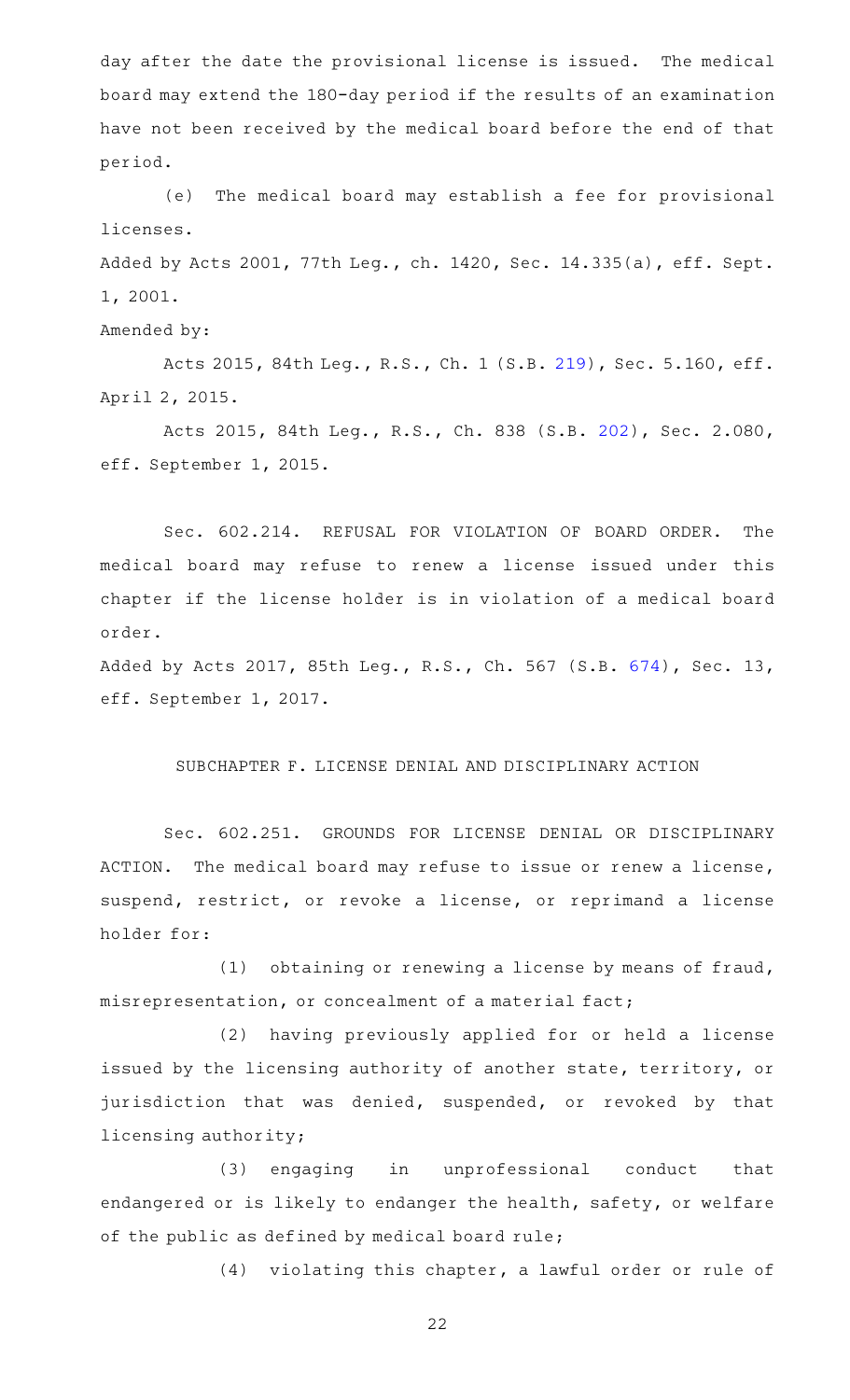the medical board, or the medical board's code of ethics; or

 $(5)$  being convicted of:

(A) a felony; or

(B) a misdemeanor involving moral turpitude or that directly relates to the person 's duties as a licensed medical physicist.

Acts 1999, 76th Leg., ch. 388, Sec. 1, eff. Sept. 1, 1999. Amended by Acts 2001, 77th Leg., ch. 1420, Sec. 14.336(a), eff. Sept. 1, 2001.

Amended by:

Acts 2015, 84th Leg., R.S., Ch. 838 (S.B. [202](http://www.legis.state.tx.us/tlodocs/84R/billtext/html/SB00202F.HTM)), Sec. 2.081, eff. September 1, 2015.

Sec. 602.252. ADMINISTRATIVE PROCEDURE FOR CONTESTED CASE HEARING. Chapter [2001](http://www.statutes.legis.state.tx.us/GetStatute.aspx?Code=GV&Value=2001), Government Code, and medical board rules for a contested case hearing apply to a proceeding by the medical board under this chapter in which a formal complaint has been filed. Acts 1999, 76th Leg., ch. 388, Sec. 1, eff. Sept. 1, 1999. Amended by:

Acts 2015, 84th Leg., R.S., Ch. 838 (S.B. [202](http://www.legis.state.tx.us/tlodocs/84R/billtext/html/SB00202F.HTM)), Sec. 2.082, eff. September 1, 2015.

Sec. 602.2521. INFORMAL PROCEDURES. (a) The medical board by rule shall adopt procedures governing:

(1) informal disposition of a contested case under Section [2001.056](http://www.statutes.legis.state.tx.us/GetStatute.aspx?Code=GV&Value=2001.056), Government Code; and

(2) informal proceedings held in compliance with Section [2001.054](http://www.statutes.legis.state.tx.us/GetStatute.aspx?Code=GV&Value=2001.054), Government Code.

(b) Rules adopted under Subsection (a) must:

(1) provide the complainant, if applicable and permitted by law, an opportunity to be heard;

(2) provide the license holder an opportunity to be heard; and

(3) require the medical board's legal counsel or a representative of the attorney general to be present to advise the medical board or the medical board 's employees.

(c) Chapters [551](http://www.statutes.legis.state.tx.us/GetStatute.aspx?Code=GV&Value=551) and [552,](http://www.statutes.legis.state.tx.us/GetStatute.aspx?Code=GV&Value=552) Government Code, do not apply to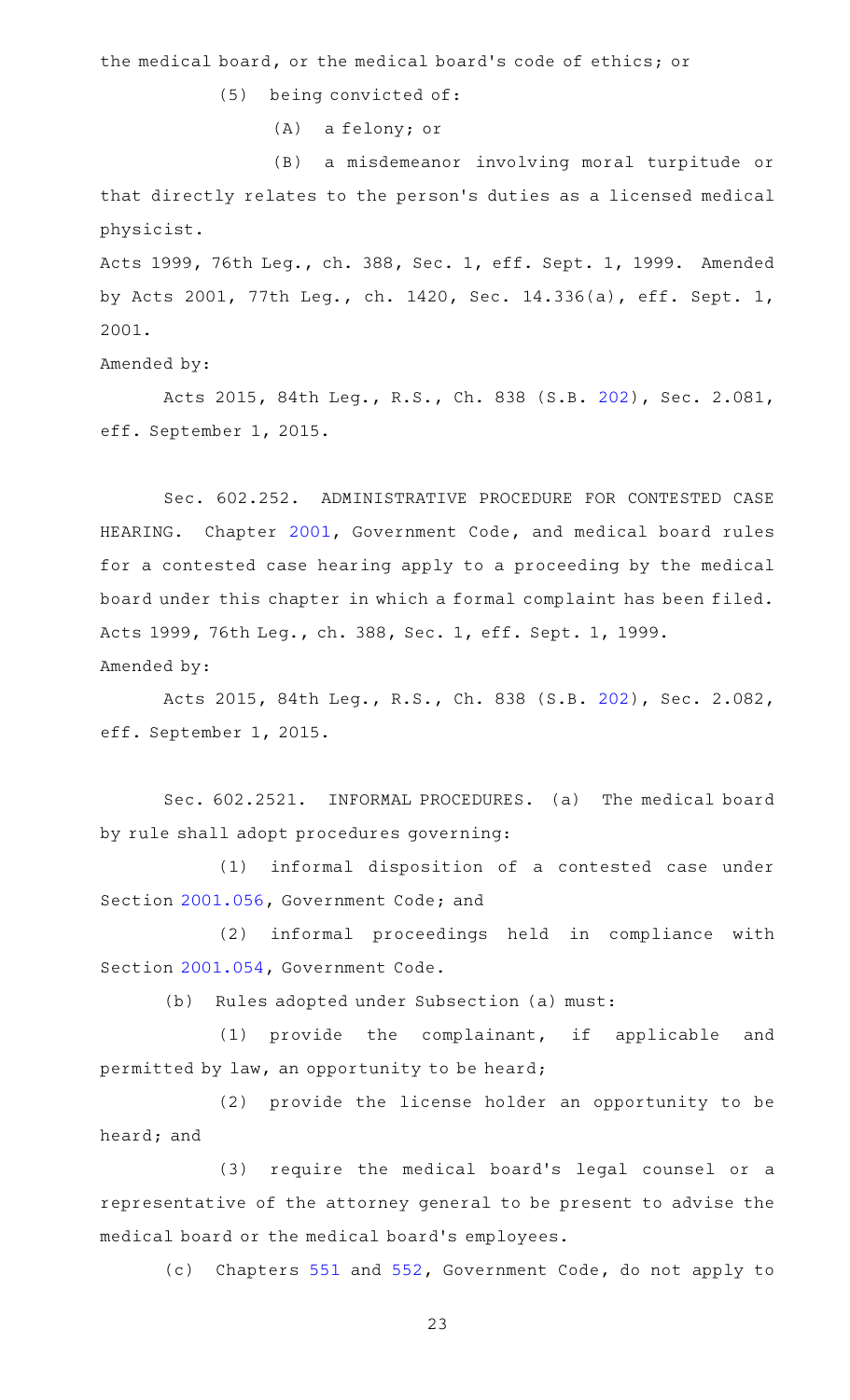an investigation file and investigative information in the possession of or used by the medical board in an informal proceeding under this section.

Added by Acts 2015, 84th Leg., R.S., Ch. 838 (S.B. [202\)](http://www.legis.state.tx.us/tlodocs/84R/billtext/html/SB00202F.HTM), Sec. 2.083, eff. September 1, 2015.

Sec. 602.253. PROBATION. The medical board may place on probation a person whose license is suspended. If a license suspension is probated, the medical board may require the person  $\mathsf{t}\circ\mathsf{t}$ 

(1) report regularly to the medical board on matters that are the basis of the probation;

(2) limit practice to the areas prescribed by the medical board; or

(3) continue or review professional education until the person attains a degree of skill satisfactory to the medical board in those areas that are the basis of the probation.

Added by Acts 2001, 77th Leg., ch. 1420, Sec. 14.336(b), eff. Sept. 1, 2001.

Amended by:

Acts 2015, 84th Leg., R.S., Ch. 838 (S.B. [202](http://www.legis.state.tx.us/tlodocs/84R/billtext/html/SB00202F.HTM)), Sec. 2.084, eff. September 1, 2015.

Sec. 602.254. EMERGENCY SUSPENSION. (a) The medical board or a three-member panel of medical board members designated by the president of the medical board shall temporarily suspend the license of a license holder if the medical board or panel determines from the evidence or information presented to it that continued practice by the license holder would constitute a continuing and imminent threat to the public welfare.

(b) A license may be suspended under this section without notice or hearing on the complaint if:

(1) action is taken to initiate proceedings for a hearing before the State Office of Administrative Hearings simultaneously with the temporary suspension; and

(2) a hearing is held as soon as practicable under this chapter and Chapter [2001,](http://www.statutes.legis.state.tx.us/GetStatute.aspx?Code=GV&Value=2001) Government Code.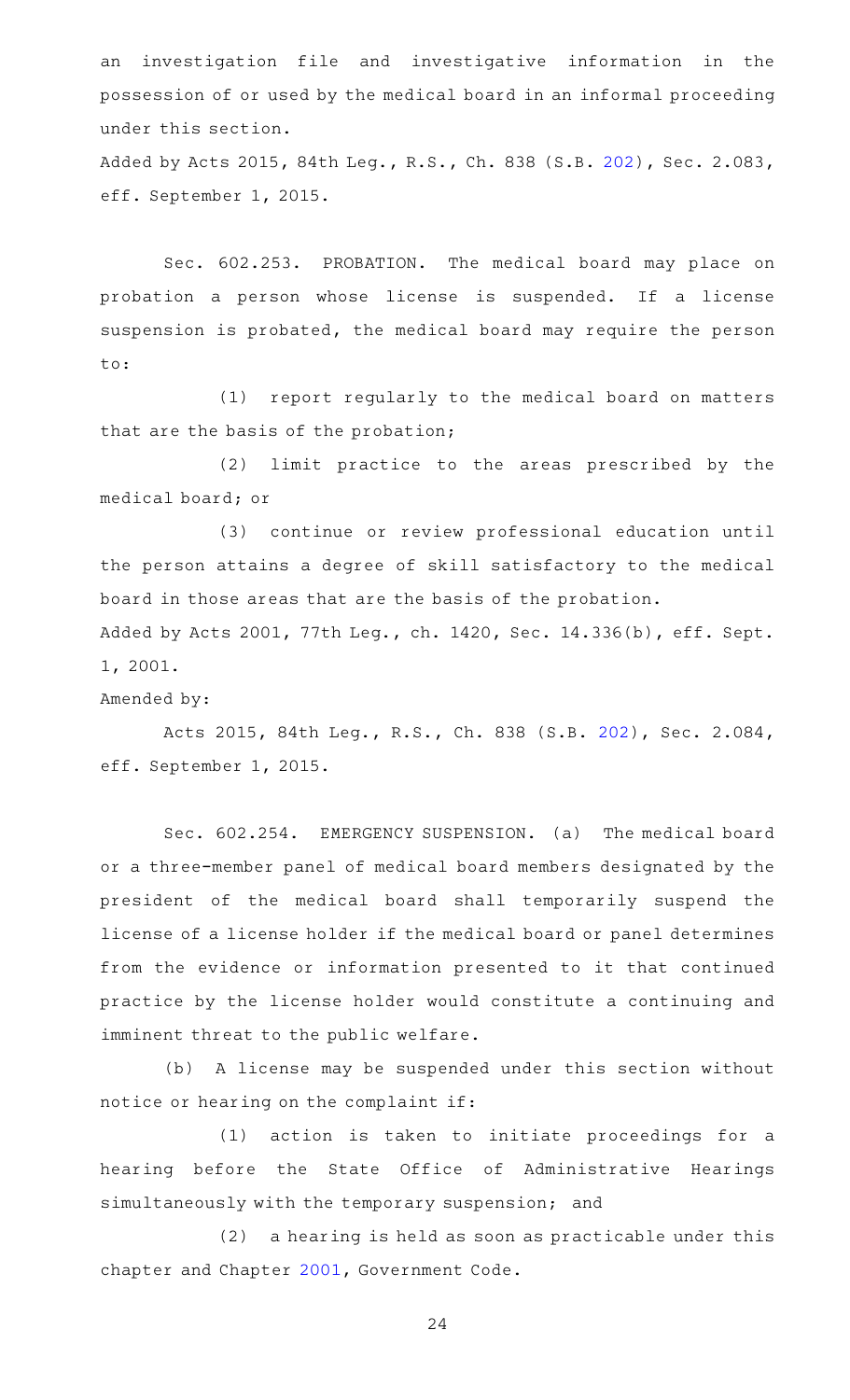(c) The State Office of Administrative Hearings shall hold a preliminary hearing not later than the 14th day after the date of the temporary suspension to determine if there is probable cause to believe that a continuing and imminent threat to the public welfare still exists. A final hearing on the matter shall be held not later than the 61st day after the date of the temporary suspension. Added by Acts 2003, 78th Leg., ch. 326, Sec. 14, eff. Sept. 1, 2003. Amended by:

Acts 2015, 84th Leg., R.S., Ch. 838 (S.B. [202](http://www.legis.state.tx.us/tlodocs/84R/billtext/html/SB00202F.HTM)), Sec. 2.085, eff. September 1, 2015.

# SUBCHAPTER G. ENFORCEMENT

Sec. 602.301. INJUNCTION. The medical board shall prosecute or file suit to enjoin a violation of this chapter or a rule adopted under this chapter.

Acts 1999, 76th Leg., ch. 388, Sec. 1, eff. Sept. 1, 1999. Amended by:

Acts 2015, 84th Leg., R.S., Ch. 838 (S.B. [202](http://www.legis.state.tx.us/tlodocs/84R/billtext/html/SB00202F.HTM)), Sec. 2.086, eff. September 1, 2015.

Sec. 602.3015. CIVIL PENALTY. (a) A person who violates this chapter or a rule adopted or order issued under this chapter is liable for a civil penalty not to exceed \$5,000 a day.

(b) At the request of the medical board, the attorney general shall bring an action to recover a civil penalty authorized under this section.

Added by Acts 2003, 78th Leg., ch. 326, Sec. 15, eff. Sept. 1, 2003. Amended by:

Acts 2015, 84th Leg., R.S., Ch. 838 (S.B. [202](http://www.legis.state.tx.us/tlodocs/84R/billtext/html/SB00202F.HTM)), Sec. 2.087, eff. September 1, 2015.

Sec. 602.302. OFFENSE. (a) A person commits an offense if the person:

(1) practices medical physics without holding a license under this chapter;

(2) practices a specialty of medical physics without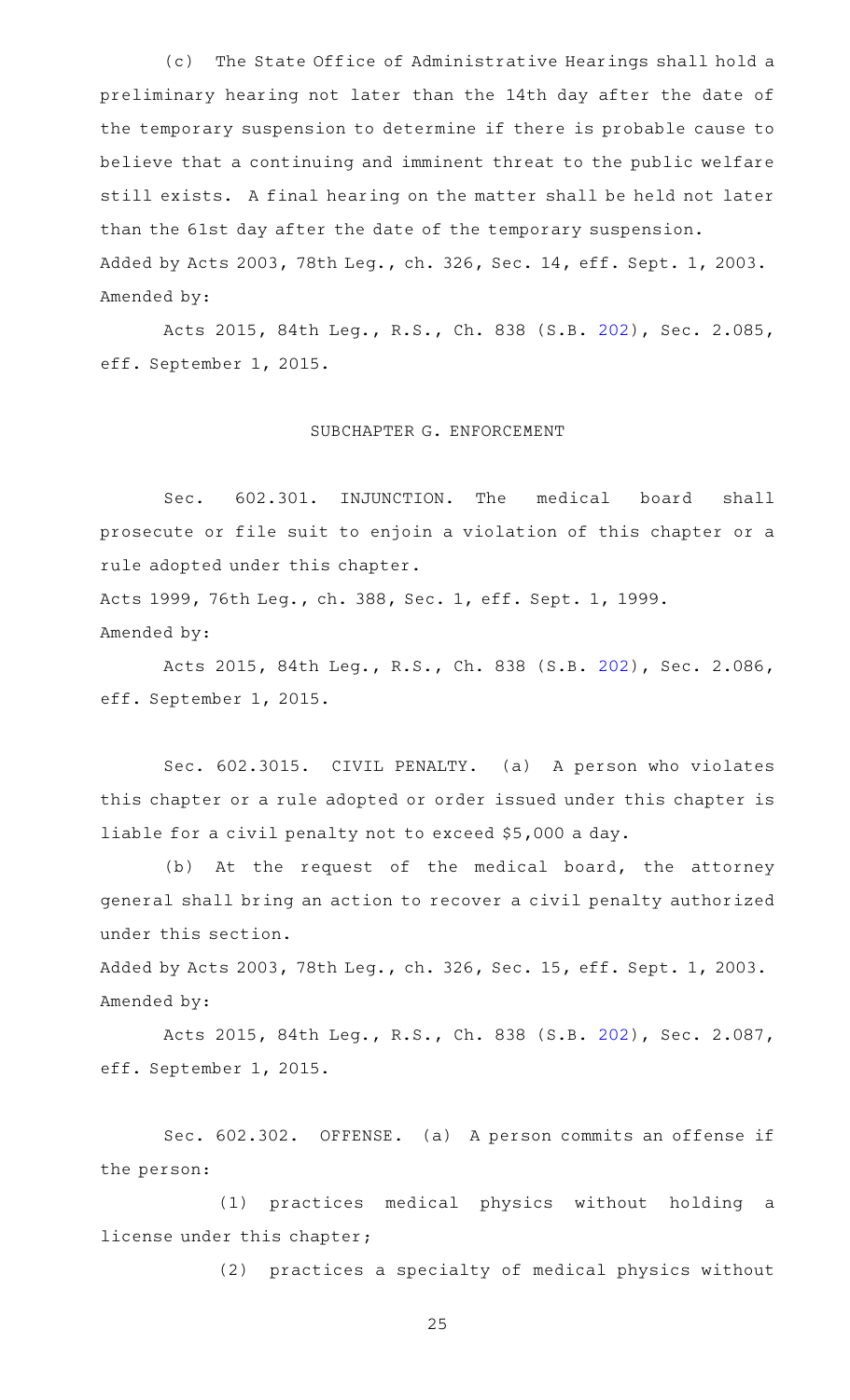holding a license for the specialty;

(3) practices medical physics in violation of this chapter; or

(4) uses in any manner letters, terminology, symbols, or signs to indicate or imply that the person is qualified or licensed to practice medical physics in a manner for which the person is not licensed under this chapter.

(b) An offense under this section is a Class A misdemeanor. Acts 1999, 76th Leg., ch. 388, Sec. 1, eff. Sept. 1, 1999. Amended by Acts 2003, 78th Leg., ch. 326, Sec. 16, eff. Sept. 1, 2003.

# SUBCHAPTER H. ADMINISTRATIVE PENALTY

Sec. 602.351. IMPOSITION OF ADMINISTRATIVE PENALTY. (a) The medical board may impose an administrative penalty on a person licensed under this chapter who violates this chapter or a rule adopted or order issued under this chapter. A penalty collected under this subchapter shall be deposited in the state treasury in the general revenue fund.

(b) A proceeding to impose the penalty is considered to be a contested case under Chapter [2001](http://www.statutes.legis.state.tx.us/GetStatute.aspx?Code=GV&Value=2001), Government Code.

(c) The amount of the penalty may not exceed \$500 for each violation, and each day a violation continues or occurs is a separate violation for purposes of imposing a penalty. The total amount of the penalty assessed for a violation continuing or occurring on separate days under this subsection may not exceed \$2,500.

 $(d)$  The amount shall be based on:

 $(1)$  the seriousness of the violation, including the nature, circumstances, extent, and gravity of the violation;

(2) the threat to health or safety caused by the violation;

(3) the history of previous violations;

 $(4)$  the amount necessary to deter a future violation;

(5) whether the violator demonstrated good faith, including, when applicable, whether the violator made good faith efforts to correct the violation; and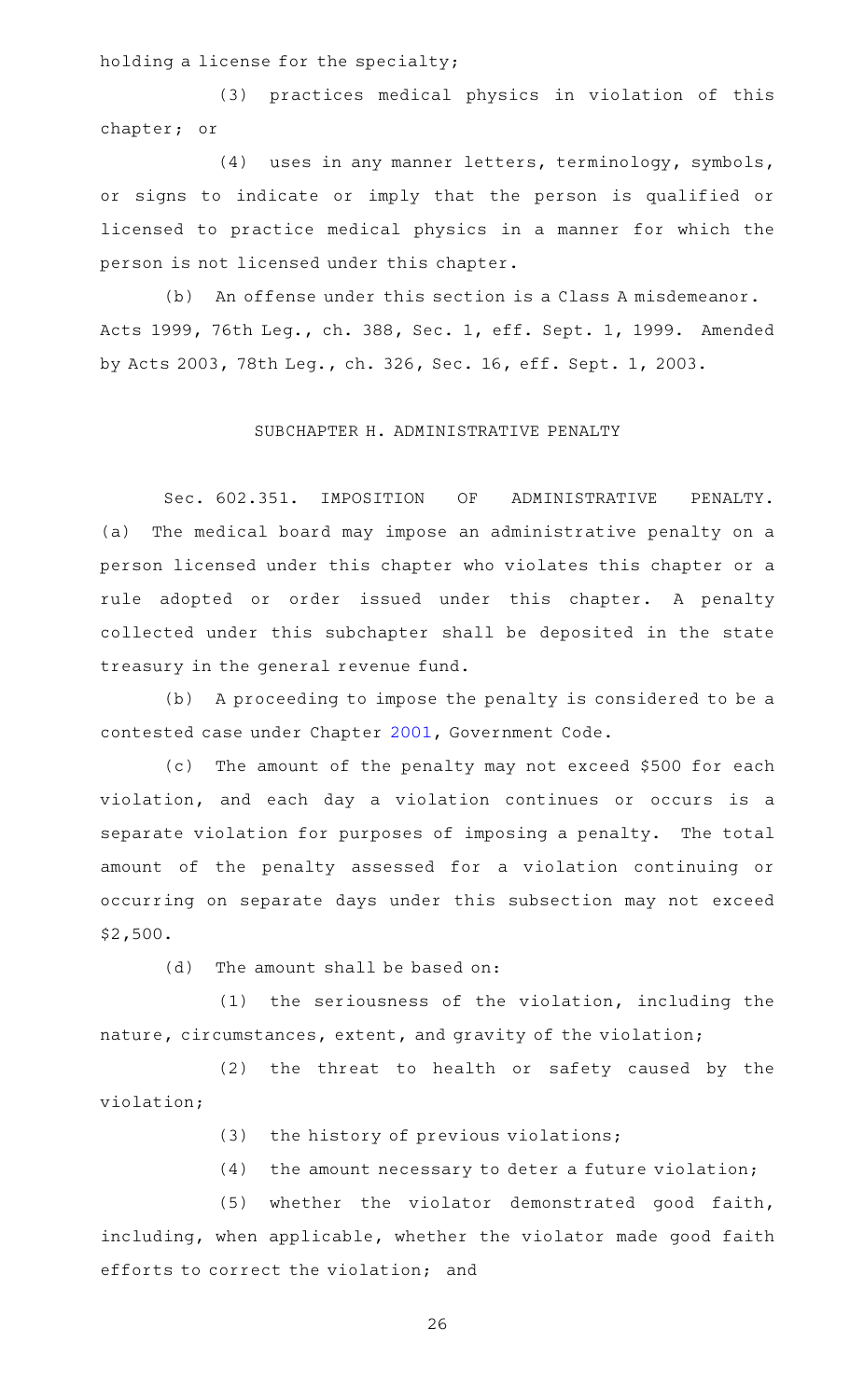(6) any other matter that justice may require.

(e) If the medical board determines that a violation occurred, the medical board shall give written notice by certified mail to the person.

 $(f)$  The notice under Subsection (e) must:

 $(1)$  include a brief summary of the alleged violation;

(2) state the amount of the recommended penalty; and

(3) inform the person of the person's right to a hearing on the occurrence of the violation, the amount of the penalty, or both.

(g) Within 20 days after the date the person receives the notice under Subsection (e), the person in writing may:

 $(1)$  accept the determination and recommended penalty; or

 $(2)$  make a request for a hearing on the occurrence of the violation, the amount of the penalty, or both.

(h) If the person accepts the determination and recommended penalty or if the person fails to respond to the notice, the medical board by order shall approve the determination and impose the recommended penalty.

(i) If the person requests a hearing, the medical board shall refer the matter to the State Office of Administrative Hearings, which shall promptly set a hearing date and give written notice of the time and place of the hearing to the person. An administrative law judge of the State Office of Administrative Hearings shall conduct the hearing.

 $(j)$  The administrative law judge shall make findings of fact and conclusions of law and promptly issue to the medical board a proposal for a decision about the occurrence of the violation and the amount of a proposed penalty.

 $(k)$  Based on the findings of fact, conclusions of law, and proposal for a decision, the medical board by order may determine that:

 $(1)$  a violation occurred and impose a penalty; or

 $(2)$  a violation did not occur.

(1) The notice of the medical board's order under Subsection (k) that is sent to the person in accordance with Chapter [2001](http://www.statutes.legis.state.tx.us/GetStatute.aspx?Code=GV&Value=2001),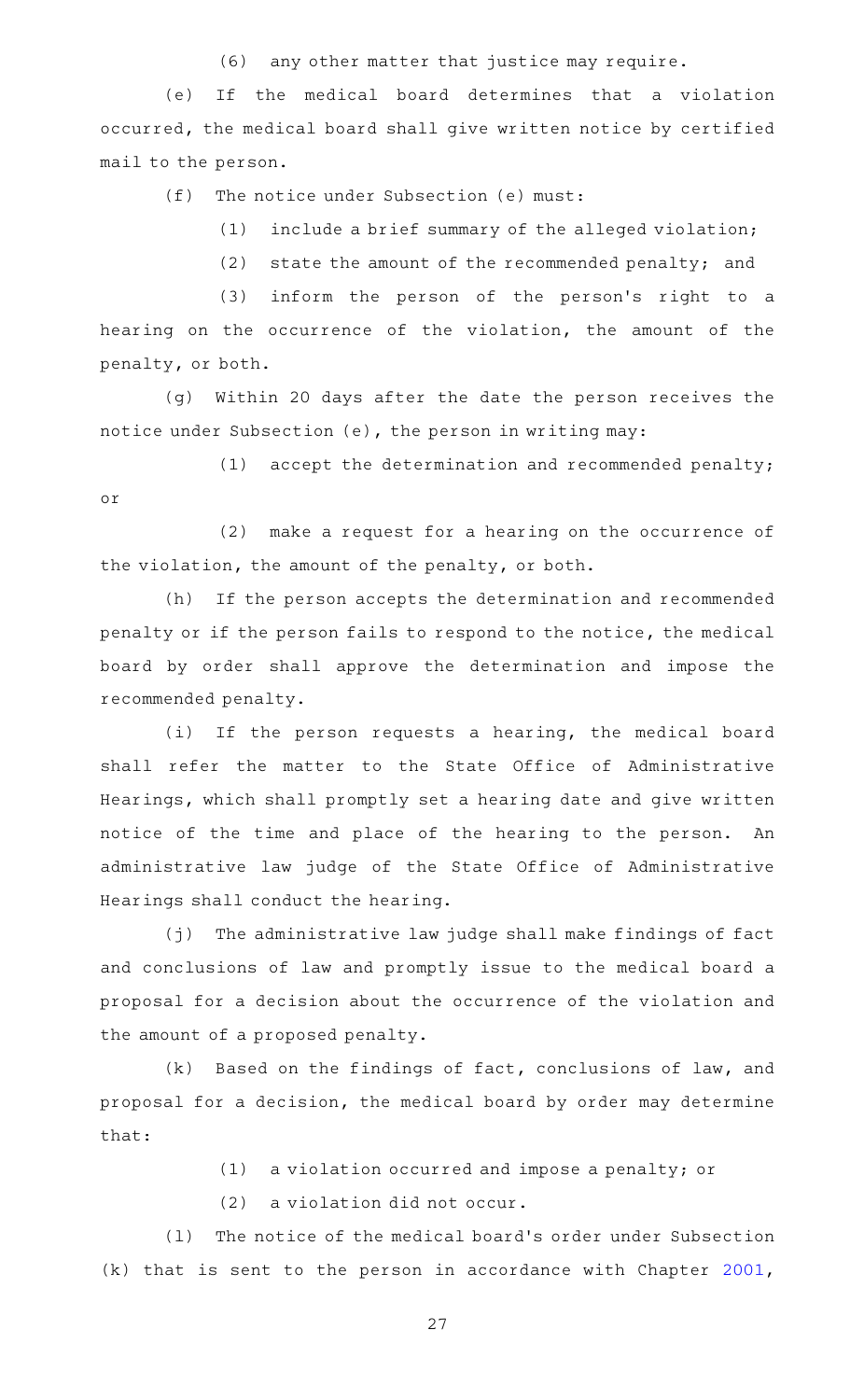Government Code, must include a statement of the right of the person to judicial review of the order.

Added by Acts 2001, 77th Leg., ch. 1420, Sec. 14.337(a), eff. Sept. 1, 2001.

Amended by:

Acts 2015, 84th Leg., R.S., Ch. 838 (S.B. [202](http://www.legis.state.tx.us/tlodocs/84R/billtext/html/SB00202F.HTM)), Sec. 2.088, eff. September 1, 2015.

Sec. 602.352. PAYMENT AND COLLECTION OF ADMINISTRATIVE PENALTY; JUDICIAL REVIEW. (a) Within 30 days after the date an order of the medical board under Section [602.351](http://www.statutes.legis.state.tx.us/GetStatute.aspx?Code=OC&Value=602.351)(k) that imposes an administrative penalty becomes final, the person shall:

 $(1)$  pay the penalty; or

(2) file a petition for judicial review of the medical board's order contesting the occurrence of the violation, the amount of the penalty, or both.

(b) Within the 30-day period prescribed by Subsection (a), a person who files a petition for judicial review may:

 $(1)$  stay enforcement of the penalty by:

(A) paying the penalty to the court for placement in an escrow account; or

(B) giving the court a supersedeas bond approved by the court that is:

 $(i)$  for the amount of the penalty; and

(ii) effective until all judicial review of the medical board's order is final; or

(2) request the court to stay enforcement of the penalty by:

(A) filing with the court a sworn affidavit of the person stating that the person is financially unable to pay the penalty and is financially unable to give the supersedeas bond; and

(B) sending a copy of the affidavit to the medical board by certified mail.

(c) If the medical board receives a copy of an affidavit under Subsection (b)(2), the medical board may file with the court, within five days after the date the copy is received, a contest to the affidavit. The court shall hold a hearing on the facts alleged